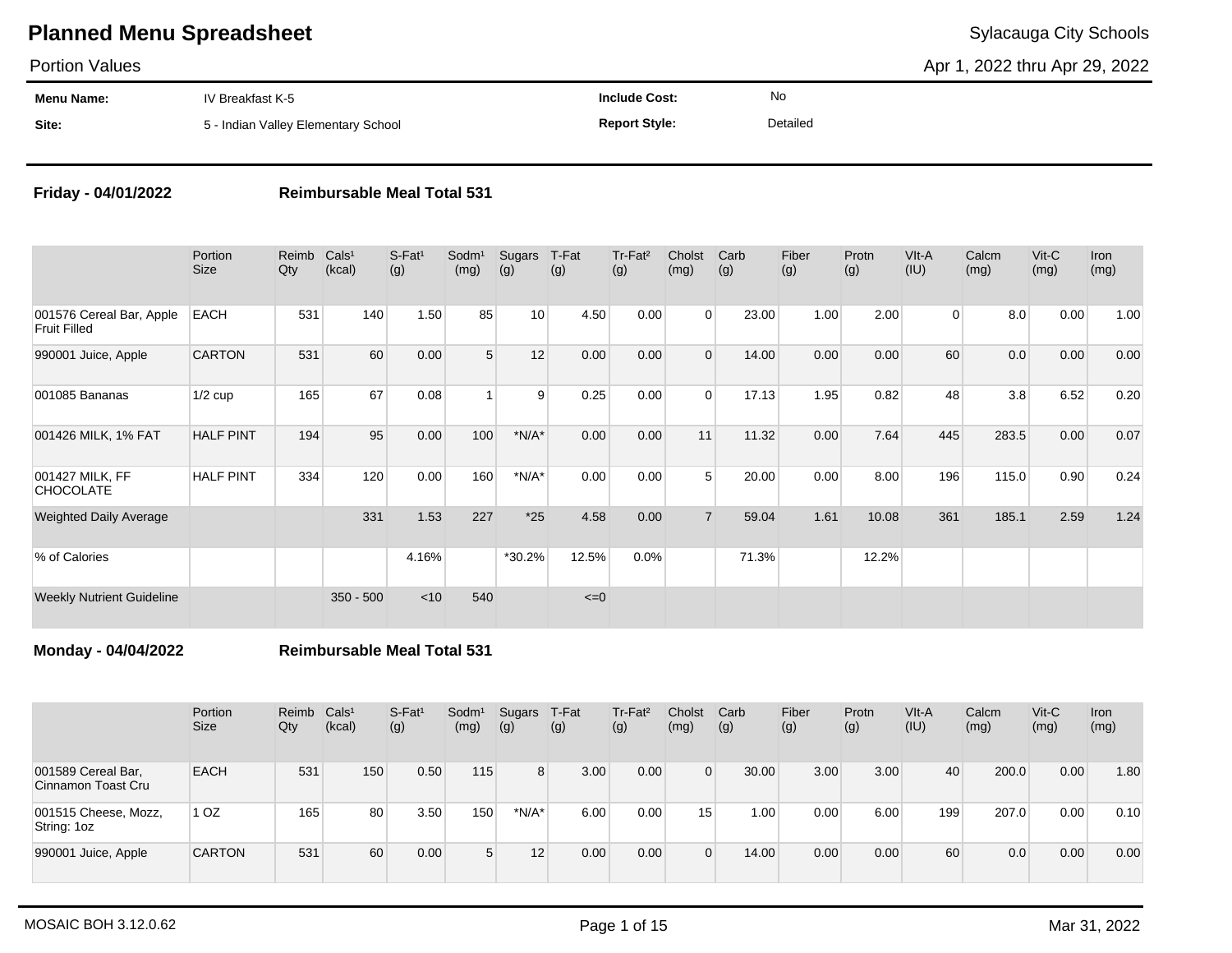### Portion Values

Apr 1, 2022 thru Apr 29, 2022

|                                     | Portion<br><b>Size</b> | Reimb<br>Qty | Cals <sup>1</sup><br>(kcal) | S-Fat <sup>1</sup><br>(g) | Sodm <sup>1</sup><br>(mg) | Sugars<br>(g) | T-Fat<br>(g) | Tr-Fat <sup>2</sup><br>(g) | Cholst<br>(mg) | Carb<br>(g) | Fiber<br>(g) | Protn<br>(g) | VIt-A<br>(IU) | Calcm<br>(mg) | $V$ it-C<br>(mg) | Iron<br>(mg) |
|-------------------------------------|------------------------|--------------|-----------------------------|---------------------------|---------------------------|---------------|--------------|----------------------------|----------------|-------------|--------------|--------------|---------------|---------------|------------------|--------------|
| 000086 Oranges                      | 1/2 CUP                | $\Omega$     | 65                          | 0.04                      | $\overline{0}$            | 13            | 0.30         | 0.00                       | $\Omega$       | 16.27       | 3.38         | 0.99         | 317           | 60.6          | 63.45            | 0.13         |
| 001426 MILK, 1% FAT                 | <b>HALF PINT</b>       | 194          | 95                          | 0.00                      | 100                       | $*N/A*$       | 0.00         | 0.00                       | 11             | 11.32       | 0.00         | 7.64         | 445           | 283.5         | 0.00             | 0.07         |
| 001427 MILK, FF<br><b>CHOCOLATE</b> | <b>HALF PINT</b>       | 337          | 120                         | 0.00                      | 160                       | $*N/A*$       | 0.00         | 0.00                       | 5 <sup>1</sup> | 20.00       | 0.00         | 8.00         | 196           | 115.0         | 0.90             | 0.24         |
| <b>Weighted Daily Average</b>       |                        |              | 346                         | 1.59                      | 305                       | $*20$         | 4.86         | 0.00                       | 12             | 61.14       | 3.00         | 12.73        | 449           | 440.9         | 0.57             | 2.01         |
| % of Calories                       |                        |              |                             | 4.14%                     |                           | $*23.1%$      | 12.6%        | 0.0%                       |                | 70.7%       |              | 14.7%        |               |               |                  |              |
| <b>Weekly Nutrient Guideline</b>    |                        |              | $350 - 500$                 | $<$ 10                    | 540                       |               | $\leq=0$     |                            |                |             |              |              |               |               |                  |              |

### **Tuesday - 04/05/2022 Reimbursable Meal Total 527**

|                                     | Portion<br>Size  | Reimb<br>Qty | Cals <sup>1</sup><br>(kcal) | $S-Fat1$<br>(g) | Sodm <sup>1</sup><br>(mg) | Sugars<br>(g) | T-Fat<br>(g) | Tr-Fat <sup>2</sup><br>(g) | Cholst<br>(mg) | Carb<br>(g) | Fiber<br>(g) | Protn<br>(g) | VIt-A<br>(IU) | Calcm<br>(mg) | $V$ it-C<br>(mg) | Iron<br>(mg) |
|-------------------------------------|------------------|--------------|-----------------------------|-----------------|---------------------------|---------------|--------------|----------------------------|----------------|-------------|--------------|--------------|---------------|---------------|------------------|--------------|
| 001574 Poptart,<br>Strawberry WG    | <b>EACH</b>      | 527          | 180                         | 1.00            | 180                       | 15            | 2.50         | 0.00                       | $\Omega$       | 38.00       | 3.00         | 2.00         | 500           | 100.0         | 0.00             | 1.80         |
| 001515 Cheese, Mozz,<br>String: 1oz | 1 <sub>OZ</sub>  | $\Omega$     | 80                          | 3.50            | 150                       | $*N/A*$       | 6.00         | 0.00                       | 15             | 1.00        | 0.00         | 6.00         | 199           | 207.0         | 0.00             | 0.10         |
| 000998 Raisins, Individual<br>Box   | <b>Box</b>       | 160          | 137                         | 0.00            | 6                         | 31            | 0.00         | 0.00                       | $\Omega$       | 33.07       | 2.28         | 1.14         | $\Omega$      | 22.8          | 0.00             | 0.00         |
| 900319 Juice, Orange 4<br>loz.      | 4 oz.            | 527          | 60                          | 0.00            | $\Omega$                  | 12            | 0.00         | 0.00                       | $\Omega$       | 14.00       | 0.00         | 0.00         | 353           | 700.0         | 30.00            | 0.12         |
| 001426 MILK, 1% FAT                 | <b>HALF PINT</b> | 179          | 95                          | 0.00            | 100                       | $*N/A*$       | 0.00         | 0.00                       | 11             | 11.32       | 0.00         | 7.64         | 445           | 283.5         | 0.00             | 0.07         |
| 001427 MILK, FF<br><b>CHOCOLATE</b> | <b>HALF PINT</b> | 347          | 120                         | 0.00            | 160                       | $*N/A*$       | 0.00         | 0.00                       | 5              | 20.00       | 0.00         | 8.00         | 196           | 115.0         | 0.90             | 0.24         |
| <b>Weighted Daily Average</b>       |                  |              | 393                         | 1.00            | 321                       | $*36$         | 2.50         | 0.00                       | $\overline{7}$ | 79.05       | 3.69         | 10.21        | 1133          | 978.9         | 30.59            | 2.10         |
| % of Calories                       |                  |              |                             | 2.29%           |                           | $*36.6%$      | 5.7%         | $0.0\%$                    |                | 80.5%       |              | 10.4%        |               |               |                  |              |
| <b>Weekly Nutrient Guideline</b>    |                  |              | $350 - 500$                 | $<$ 10          | 540                       |               | $\leq=0$     |                            |                |             |              |              |               |               |                  |              |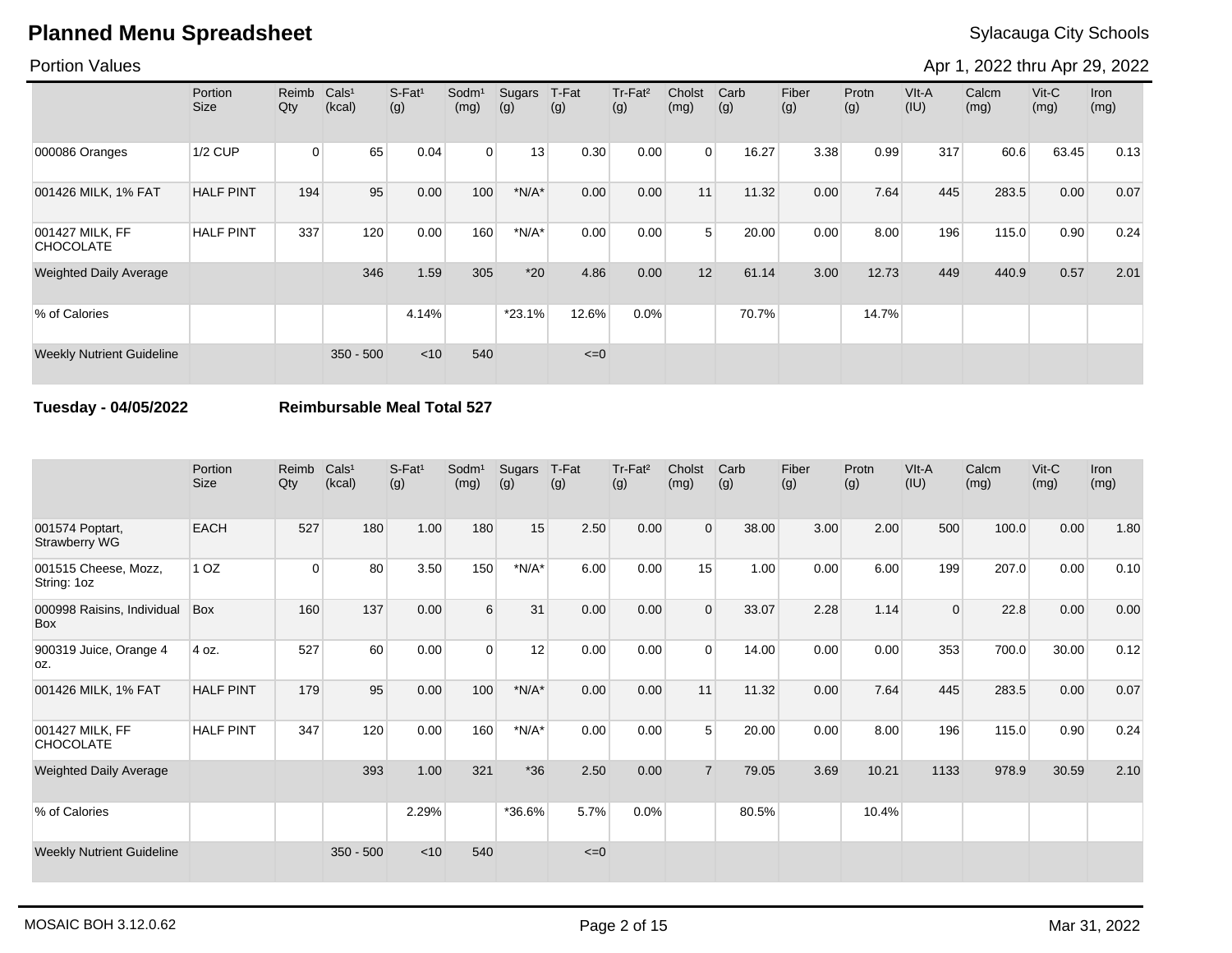### Portion Values

**Wednesday - 04/06/2022 Reimbursable Meal Total 539**

|                                       | Portion<br><b>Size</b> | Reimb<br>Qty | Cals <sup>1</sup><br>(kcal) | $S-Fat1$<br>(g) | Sodm <sup>1</sup><br>(mg) | Sugars<br>(g)   | T-Fat<br>(g) | Tr-Fat <sup>2</sup><br>(g) | Cholst<br>(mg) | Carb<br>(g) | Fiber<br>(g) | Protn<br>(g) | VIt-A<br>(IU) | Calcm<br>(mg) | $V$ it-C<br>(mg) | Iron<br>(mg) |
|---------------------------------------|------------------------|--------------|-----------------------------|-----------------|---------------------------|-----------------|--------------|----------------------------|----------------|-------------|--------------|--------------|---------------|---------------|------------------|--------------|
| 001454 Graham Cracker<br>Snack, Honey | <b>EACH</b>            | 539          | 110                         | 0.00            | 140                       | 11              | 3.00         | 0.00                       | $\Omega$       | 20.00       | 7.00         | 1.29         | 280           | 5.0           | 3.00             | 2.00         |
| 900506 Yogurt, Go-Gurt,<br>Strawberry | each                   | 200          | 70                          | 0.00            | 30                        | 10 <sup>1</sup> | 0.50         | 0.00                       |                | 13.00       | 0.00         | 2.00         | 400           | 100.0         | 0.00             | 0.00         |
| 000086 Oranges                        | $1/2$ CUP              | 200          | 65                          | 0.04            | $\Omega$                  | 13              | 0.30         | 0.00                       | $\Omega$       | 16.27       | 3.38         | 0.99         | 317           | 60.6          | 63.45            | 0.13         |
| 990001 Juice, Apple                   | <b>CARTON</b>          | 539          | 60                          | 0.00            | 5                         | 12              | 0.00         | 0.00                       | $\Omega$       | 14.00       | 0.00         | 0.00         | 60            | 0.0           | 0.00             | 0.00         |
| 001426 MILK, 1% FAT                   | <b>HALF PINT</b>       | 198          | 95                          | 0.00            | 100                       | $*N/A*$         | 0.00         | 0.00                       | 11             | 11.32       | 0.00         | 7.64         | 445           | 283.5         | 0.00             | 0.07         |
| 001427 MILK, FF<br><b>CHOCOLATE</b>   | <b>HALF PINT</b>       | 333          | 120                         | 0.00            | 160                       | $*N/A*$         | 0.00         | 0.00                       | 5 <sub>1</sub> | 20.00       | 0.00         | 8.00         | 196           | 115.0         | 0.90             | 0.24         |
| <b>Weighted Daily Average</b>         |                        |              | 329                         | 0.01            | 292                       | $*31$           | 3.30         | 0.00                       | 8              | 61.37       | 8.26         | 10.15        | 891           | 239.8         | 27.10            | 2.22         |
| % of Calories                         |                        |              |                             | 0.03%           |                           | $*37.7%$        | 9.0%         | 0.0%                       |                | 74.6%       |              | 12.3%        |               |               |                  |              |
| <b>Weekly Nutrient Guideline</b>      |                        |              | $350 - 500$                 | < 10            | 540                       |                 | $\leq=0$     |                            |                |             |              |              |               |               |                  |              |

**Thursday - 04/07/2022 Reimbursable Meal Total 521**

|                                 | Portion<br><b>Size</b> | Reimb<br>Qty | Cals <sup>1</sup><br>(kcal) | S-Fat <sup>1</sup><br>(g) | Sodm <sup>1</sup><br>(mg) | Sugars<br>(g) | T-Fat<br>(g) | Tr-Fat <sup>2</sup><br>(g) | Cholst<br>(mg) | Carb<br>(g) | Fiber<br>(g) | Protn<br>(g) | VIt-A<br>(IU) | Calcm<br>(mg) | $Vit-C$<br>(mg) | Iron<br>(mg) |
|---------------------------------|------------------------|--------------|-----------------------------|---------------------------|---------------------------|---------------|--------------|----------------------------|----------------|-------------|--------------|--------------|---------------|---------------|-----------------|--------------|
| 900343 Muffin, Blueberry<br>WG. | each                   | 521          | 160                         | 0.50                      | 125                       | 13            | 5.00         | 0.00                       | 20             | 26.00       | 1.00         | 2.00         | 65            | 20.0          | 0.00            | 0.72         |
| 000814 Apples, Fresh<br>(HUSSC) | $1/2$ CUP              | 155          | 72                          | 0.04                      |                           | 14            | 0.23         | 0.00                       | $\Omega$       | 19.06       | 3.31         | 0.36         | 75            | 8.3           | 6.35            | 0.17         |
| 900319 Juice, Orange 4<br>OZ.   | 4 oz.                  | 521          | 60                          | 0.00                      | $\overline{0}$            | 12            | 0.00         | 0.00                       | $\Omega$       | 14.00       | 0.00         | 0.00         | 353           | 700.0         | 30.00           | 0.12         |
| 001426 MILK, 1% FAT             | <b>HALF PINT</b>       | 178          | 95                          | 0.00                      | 100                       | $*N/A*$       | 0.00         | 0.00                       | 11             | 11.32       | 0.00         | 7.64         | 445           | 283.5         | 0.00            | 0.07         |

Apr 1, 2022 thru Apr 29, 2022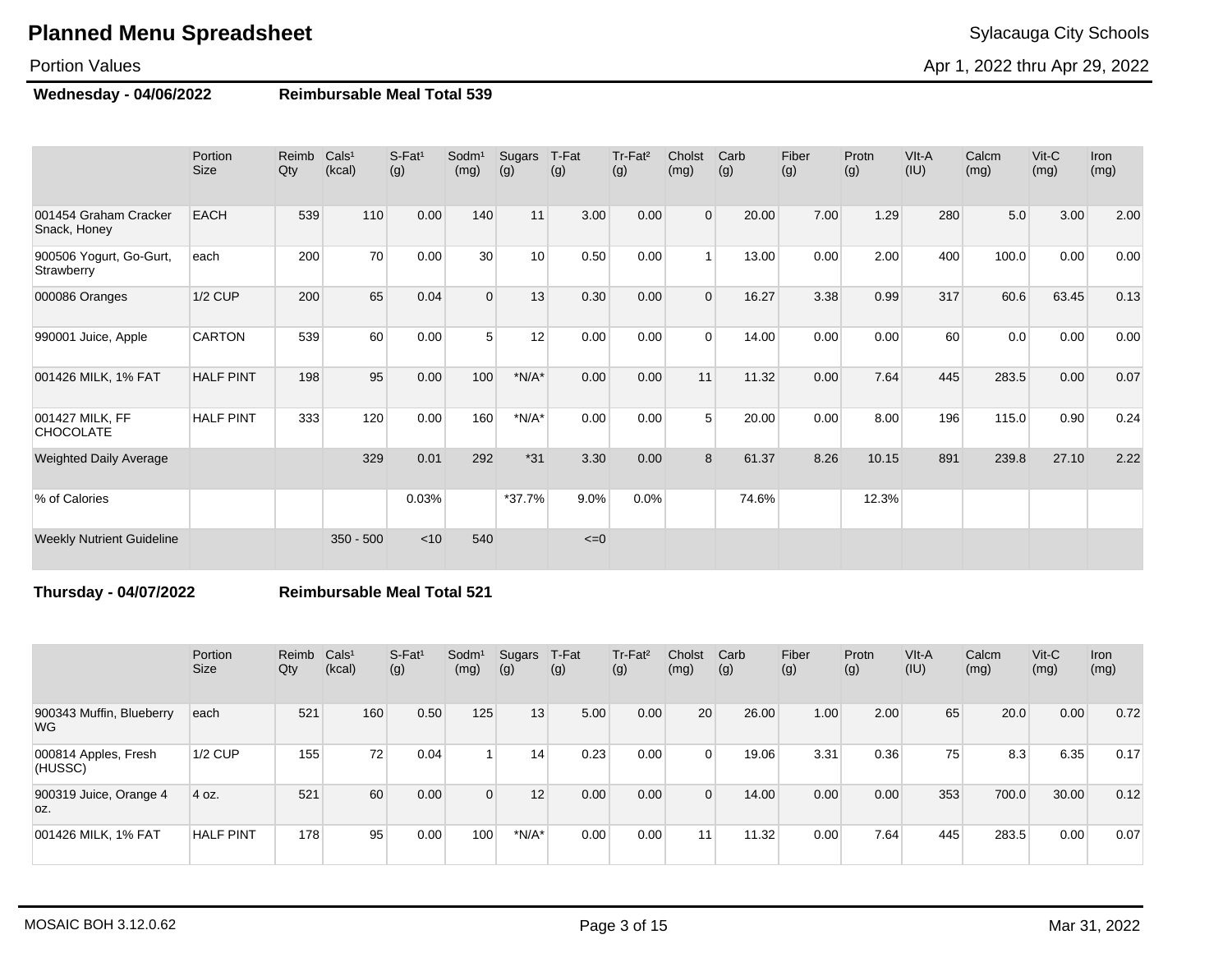### Portion Values

Apr 1, 2022 thru Apr 29, 2022

|                                     | Portion<br>Size  | Reimb Cals <sup>1</sup><br>Qty | (kcal)      | S-Fat <sup>1</sup><br>(g) | Sodm <sup>1</sup><br>(mg) | Sugars<br>(g) | T-Fat<br>(g) | Tr-Fat <sup>2</sup><br>(g) | Cholst<br>(mg) | Carb<br>(g) | Fiber<br>(g) | Protn<br>(g) | VIt-A<br>(IU) | Calcm<br>(mg) | $V$ it-C<br>(mg) | Iron<br>(mg) |
|-------------------------------------|------------------|--------------------------------|-------------|---------------------------|---------------------------|---------------|--------------|----------------------------|----------------|-------------|--------------|--------------|---------------|---------------|------------------|--------------|
| 001427 MILK, FF<br><b>CHOCOLATE</b> | <b>HALF PINT</b> | 343                            | 120         | 0.00                      | 160                       | $*N/A*$       | 0.00         | 0.00                       | 5 <sup>1</sup> | 20.00       | 0.00         | 8.00         | 196           | 115.0         | 0.90             | 0.24         |
| <b>Weighted Daily Average</b>       |                  |                                | 353         | 0.51                      | 265                       | $*29$         | 5.07         | 0.00                       | 27             | 62.70       | 1.99         | 9.98         | 721           | 895.0         | 32.48            | 1.07         |
| % of Calories                       |                  |                                |             | 1.30%                     |                           | *32.9%        | 12.9%        | $0.0\%$                    |                | 71.0%       |              | 11.3%        |               |               |                  |              |
| <b>Weekly Nutrient Guideline</b>    |                  |                                | $350 - 500$ | < 10                      | 540                       |               | $\leq=0$     |                            |                |             |              |              |               |               |                  |              |

**Friday - 04/08/2022 Reimbursable Meal Total 521**

|                                          | Portion<br><b>Size</b> | Reimb<br>Qty | Cals <sup>1</sup><br>(kcal) | S-Fat <sup>1</sup><br>(g) | Sodm <sup>1</sup><br>(mg) | Sugars<br>(g) | T-Fat<br>(g) | Tr-Fat <sup>2</sup><br>(g) | Cholst<br>(mg) | Carb<br>(g) | Fiber<br>(g) | Protn<br>(g) | VIt-A<br>(IU)  | Calcm<br>(mg) | $V$ it- $C$<br>(mg) | <b>Iron</b><br>(mg) |
|------------------------------------------|------------------------|--------------|-----------------------------|---------------------------|---------------------------|---------------|--------------|----------------------------|----------------|-------------|--------------|--------------|----------------|---------------|---------------------|---------------------|
| 990236 Cinnamon Toast<br>Crunch Soft Bar | each                   | 521          | 260                         | 2.50                      | 290                       | 15            | 8.00         | 0.00                       | 5 <sup>1</sup> | 41.00       | 3.00         | 0.00         | $\overline{0}$ | 0.0           | 0.00                | 0.00                |
| 000086 Oranges                           | <b>1/2 CUP</b>         | 155          | 65                          | 0.04                      | $\Omega$                  | 13            | 0.30         | 0.00                       | $\Omega$       | 16.27       | 3.38         | 0.99         | 317            | 60.6          | 63.45               | 0.13                |
| 990001 Juice, Apple                      | <b>CARTON</b>          | 521          | 60                          | 0.00                      | 5                         | 12            | 0.00         | 0.00                       | $\Omega$       | 14.00       | 0.00         | 0.00         | 60             | 0.0           | 0.00                | 0.00                |
| 001426 MILK, 1% FAT                      | <b>HALF PINT</b>       | 178          | 95                          | 0.00                      | 100                       | $*N/A*$       | 0.00         | 0.00                       | 11             | 11.32       | 0.00         | 7.64         | 445            | 283.5         | 0.00                | 0.07                |
| 001427 MILK, FF<br><b>CHOCOLATE</b>      | <b>HALF PINT</b>       | 343          | 120                         | 0.00                      | 160                       | $*N/A*$       | 0.00         | 0.00                       | 5              | 20.00       | 0.00         | 8.00         | 196            | 115.0         | 0.90                | 0.24                |
| <b>Weighted Daily Average</b>            |                        |              | 451                         | 2.51                      | 434                       | $*31$         | 8.09         | 0.00                       | 12             | 76.87       | 4.01         | 8.17         | 435            | 190.6         | 19.47               | 0.22                |
| % of Calories                            |                        |              |                             | 5.01%                     |                           | *27.5%        | 16.1%        | 0.0%                       |                | 68.2%       |              | 7.2%         |                |               |                     |                     |
| <b>Weekly Nutrient Guideline</b>         |                        |              | $350 - 500$                 | $<$ 10                    | 540                       |               | $\leq=0$     |                            |                |             |              |              |                |               |                     |                     |

**Monday - 04/11/2022 Reimbursable Meal Total 530**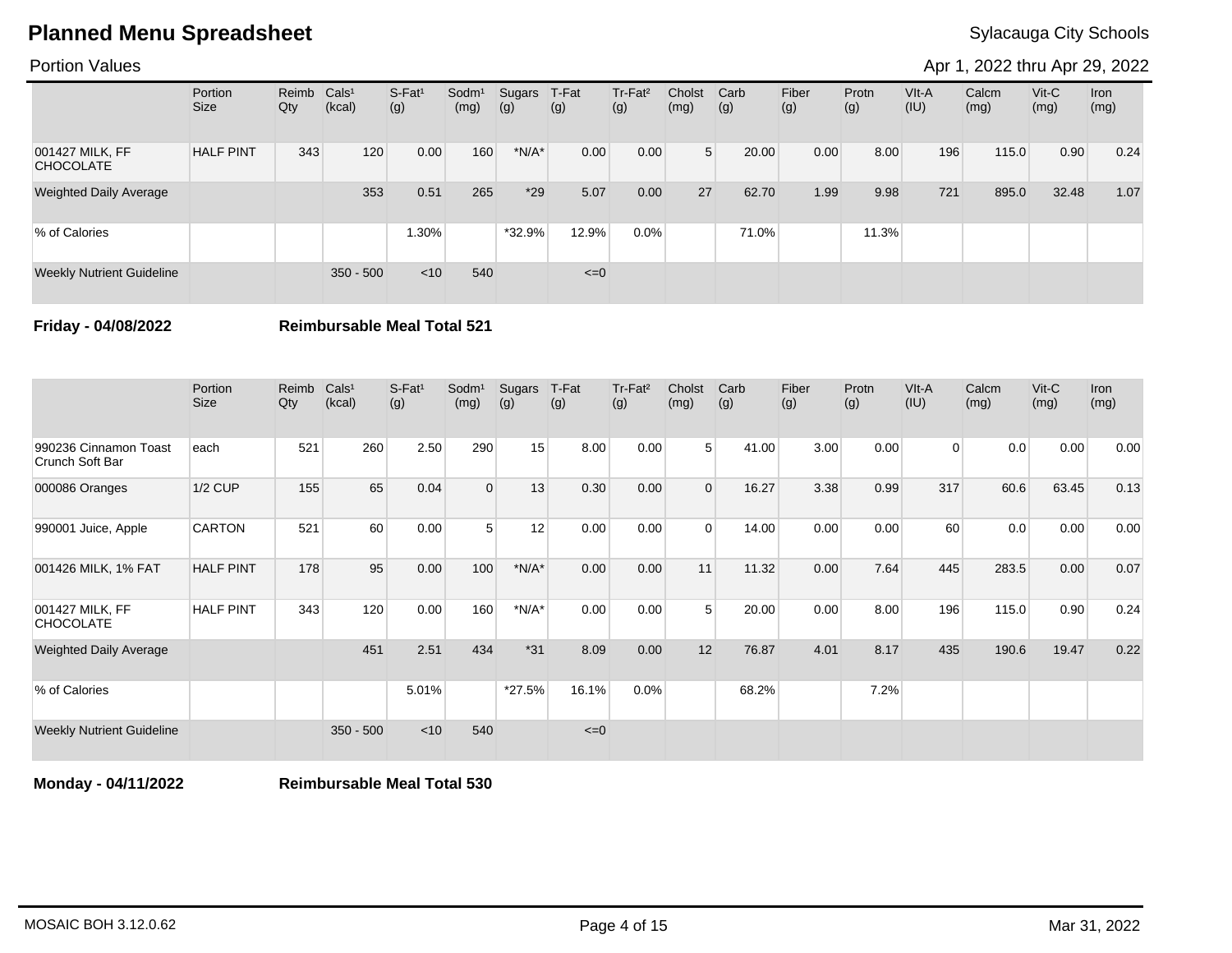Portion Values

Apr 1, 2022 thru Apr 29, 2022

|                                         | Portion<br><b>Size</b> | Reimb<br>Qty   | Cals <sup>1</sup><br>(kcal) | S-Fat <sup>1</sup><br>(g) | Sodm <sup>1</sup><br>(mg) | Sugars<br>(g) | T-Fat<br>(g) | Tr-Fat <sup>2</sup><br>(g) | Cholst<br>(mg) | Carb<br>(g) | Fiber<br>(g) | Protn<br>(g) | VIt-A<br>(IU) | Calcm<br>(mg) | $V$ it-C<br>(mg) | <b>Iron</b><br>(mg) |
|-----------------------------------------|------------------------|----------------|-----------------------------|---------------------------|---------------------------|---------------|--------------|----------------------------|----------------|-------------|--------------|--------------|---------------|---------------|------------------|---------------------|
| 001574 Poptart,<br><b>Strawberry WG</b> | <b>EACH</b>            | $\overline{0}$ | 180                         | 1.00                      | 180                       | 15            | 2.50         | 0.00                       | $\Omega$       | 38.00       | 3.00         | 2.00         | 500           | 100.0         | 0.00             | 1.80                |
| 001515 Cheese, Mozz,<br>String: 1oz     | 1 <sub>OZ</sub>        | 165            | 80                          | 3.50                      | 150                       | $*N/A*$       | 6.00         | 0.00                       | 15             | 1.00        | 0.00         | 6.00         | 199           | 207.0         | 0.00             | 0.10                |
| 990001 Juice, Apple                     | <b>CARTON</b>          | 530            | 60                          | 0.00                      | 5 <sup>5</sup>            | 12            | 0.00         | 0.00                       | $\Omega$       | 14.00       | 0.00         | 0.00         | 60            | 0.0           | 0.00             | 0.00                |
| 000086 Oranges                          | <b>1/2 CUP</b>         | 155            | 65                          | 0.04                      | $\Omega$                  | 13            | 0.30         | 0.00                       | $\Omega$       | 16.27       | 3.38         | 0.99         | 317           | 60.6          | 63.45            | 0.13                |
| 001426 MILK, 1% FAT                     | <b>HALF PINT</b>       | 194            | 95                          | 0.00                      | 100                       | $*N/A*$       | 0.00         | 0.00                       | 11             | 11.32       | 0.00         | 7.64         | 445           | 283.5         | 0.00             | 0.07                |
| 001427 MILK, FF<br><b>CHOCOLATE</b>     | <b>HALF PINT</b>       | 337            | 120                         | 0.00                      | 160                       | $*N/A*$       | 0.00         | 0.00                       | 5              | 20.00       | 0.00         | 8.00         | 196           | 115.0         | 0.90             | 0.24                |
| <b>Weighted Daily Average</b>           |                        |                | 215                         | 1.10                      | 190                       | $*16$         | 1.95         | 0.00                       | 12             | 35.93       | 0.99         | 10.04        | 502           | 259.1         | 19.13            | 0.25                |
| % of Calories                           |                        |                |                             | 4.60%                     |                           | *29.8%        | 8.2%         | 0.0%                       |                | 66.8%       |              | 18.7%        |               |               |                  |                     |
| <b>Weekly Nutrient Guideline</b>        |                        |                | $350 - 500$                 | < 10                      | 540                       |               | $\leq=0$     |                            |                |             |              |              |               |               |                  |                     |

**Tuesday - 04/12/2022 Reimbursable Meal Total 320**

|                                                        | Portion<br>Size  | Reimb<br>Qty | Cals <sup>1</sup><br>(kcal) | $S-Fat1$<br>(g) | Sodm <sup>1</sup><br>(mg) | Sugars<br>(g) | T-Fat<br>(g) | Tr-Fat <sup>2</sup><br>(g) | Cholst<br>(mg) | Carb<br>(g) | Fiber<br>(g) | Protn<br>(g) | VIt-A<br>(IU)  | Calcm<br>(mg) | $V$ it-C<br>(mg) | <b>Iron</b><br>(mg) |
|--------------------------------------------------------|------------------|--------------|-----------------------------|-----------------|---------------------------|---------------|--------------|----------------------------|----------------|-------------|--------------|--------------|----------------|---------------|------------------|---------------------|
| 990231 BeneFIT Bar Apple Each<br><b>Blueberry Chip</b> |                  | 320          | 290                         | 3.00            | 200                       | 23            | 9.00         | 0.00                       | 20             | 48.00       | 3.00         | 5.00         | $\overline{0}$ | 2.0           | 0.00             | 8.00                |
| 001499 Cheese, String,<br>Mozz                         | 1 <sub>OZ</sub>  | 320          | 80                          | 3.50            | 150                       | $*N/A*$       | 6.00         | 0.00                       | 15             | 1.00        | 0.00         | 6.00         | 199            | 207.0         | 0.00             | 0.10                |
| 900319 Juice, Orange 4<br>OZ.                          | 4 oz.            | 320          | 60                          | 0.00            | $\Omega$                  | 12            | 0.00         | 0.00                       | $\Omega$       | 14.00       | 0.00         | 0.00         | 353            | 700.0         | 30.00            | 0.12                |
| 000814 Apples, Fresh<br>(HUSSC)                        | 1/2 CUP          | $\Omega$     | 72                          | 0.04            |                           | 14            | 0.23         | 0.00                       | $\Omega$       | 19.06       | 3.31         | 0.36         | 75             | 8.3           | 6.35             | 0.17                |
| 001426 MILK, 1% FAT                                    | <b>HALF PINT</b> | 105          | 95                          | 0.00            | 100                       | $*N/A*$       | 0.00         | 0.00                       | 11             | 11.32       | 0.00         | 7.64         | 445            | 283.5         | 0.00             | 0.07                |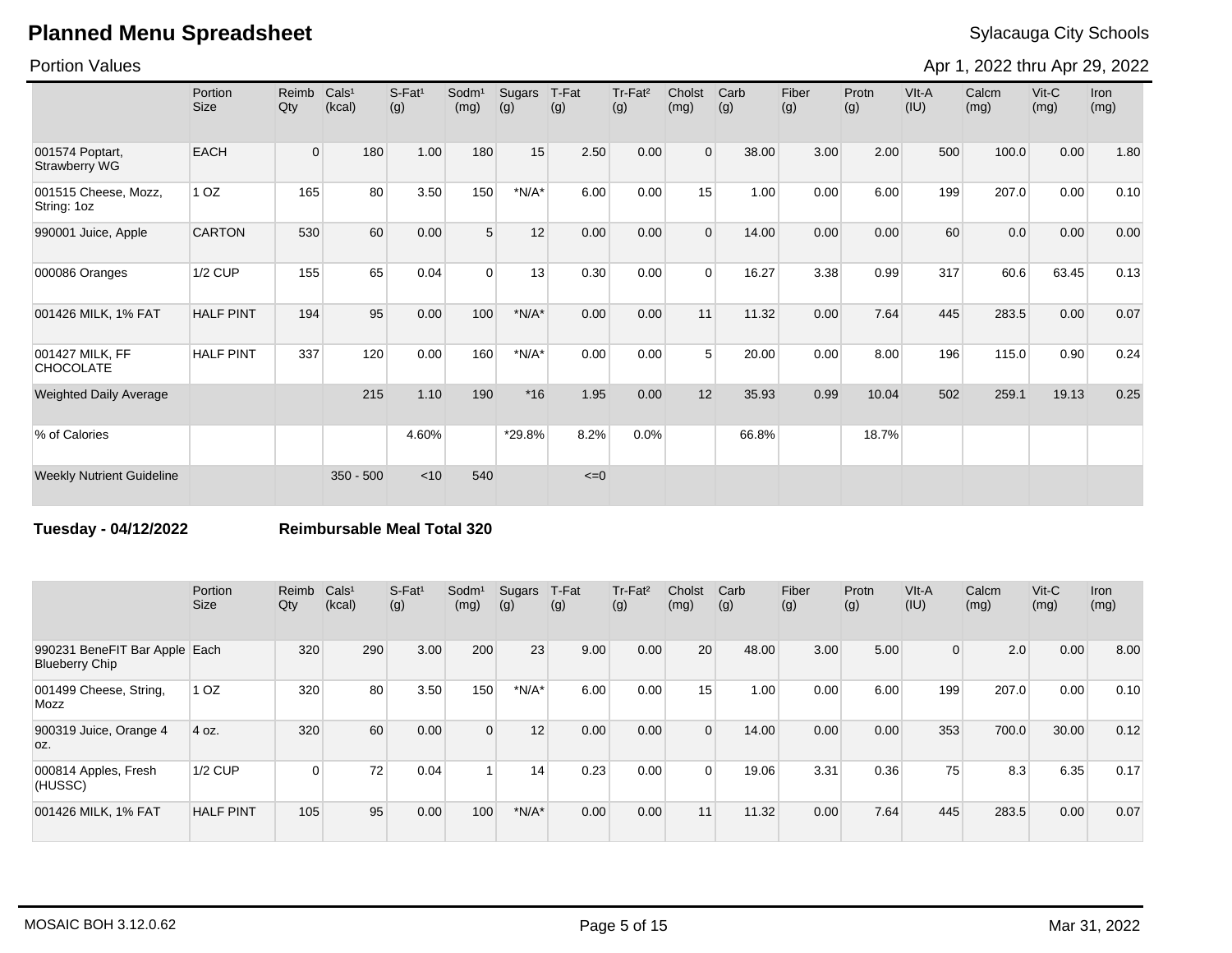### Portion Values

Apr 1, 2022 thru Apr 29, 2022

|                                     | Portion<br>Size  | Reimb Cals <sup>1</sup><br>Qty | (kcal)      | S-Fat <sup>1</sup><br>(g) | Sodm <sup>1</sup><br>(mg) | Sugars<br>(g) | T-Fat<br>(g) | Tr-Fat <sup>2</sup><br>(g) | Cholst<br>(mg) | Carb<br>(g) | Fiber<br>(g) | Protn<br>(g) | VIt-A<br>(IU) | Calcm<br>(mg) | $V$ it-C<br>(mg) | Iron<br>(mg) |
|-------------------------------------|------------------|--------------------------------|-------------|---------------------------|---------------------------|---------------|--------------|----------------------------|----------------|-------------|--------------|--------------|---------------|---------------|------------------|--------------|
| 001427 MILK, FF<br><b>CHOCOLATE</b> | <b>HALF PINT</b> | 215                            | 120         | 0.00                      | 160                       | $*N/A*$       | 0.00         | 0.00                       | 5 <sup>1</sup> | 20.00       | 0.00         | 8.00         | 196           | 115.0         | 0.90             | 0.24         |
| <b>Weighted Daily Average</b>       |                  |                                | 542         | 6.50                      | 490                       | $*35$         | 15.00        | 0.00                       | 42             | 80.15       | 3.00         | 18.88        | 830           | 1079.3        | 30.60            | 8.40         |
| % of Calories                       |                  |                                |             | 10.79%                    |                           | $*25.8\%$     | 24.9%        | $0.0\%$                    |                | 59.2%       |              | 13.9%        |               |               |                  |              |
| <b>Weekly Nutrient Guideline</b>    |                  |                                | $350 - 500$ | < 10                      | 540                       |               | $\leq=0$     |                            |                |             |              |              |               |               |                  |              |

**Wednesday - 04/13/2022 Reimbursable Meal Total 531**

|                                          | Portion<br><b>Size</b> | Reimb<br>Qty | Cals <sup>1</sup><br>(kcal) | $S-Fat1$<br>(g) | Sodm <sup>1</sup><br>(mg) | Sugars<br>(g) | T-Fat<br>(g) | Tr-Fat <sup>2</sup><br>(g) | Cholst<br>(mg) | Carb<br>(g) | Fiber<br>(g) | Protn<br>(g) | VIt-A<br>(IU)    | Calcm<br>(mg) | $V$ it-C<br>(mg) | Iron<br>(mg) |
|------------------------------------------|------------------------|--------------|-----------------------------|-----------------|---------------------------|---------------|--------------|----------------------------|----------------|-------------|--------------|--------------|------------------|---------------|------------------|--------------|
| 990215 Donut Holes                       | 3 pieces               | 531          | 140                         | 3.50            | 150                       | 3             | 8.00         | 0.00                       | $\mathbf{0}$   | 15.00       | 1.00         | 2.00         | $6 \overline{6}$ | 6.9           | 0.00             | 0.40         |
| 001515 Cheese, Mozz,<br>String: 1oz      | 1 <sub>OZ</sub>        | 165          | 80                          | 3.50            | 150                       | $*N/A*$       | 6.00         | 0.00                       | 15             | 1.00        | 0.00         | 6.00         | 199              | 207.0         | 0.00             | 0.10         |
| 000998 Raisins, Individual<br><b>Box</b> | Box                    | $\mathbf 0$  | 137                         | 0.00            | 6                         | 31            | 0.00         | 0.00                       | $\Omega$       | 33.07       | 2.28         | 1.14         | $\mathbf{0}$     | 22.8          | 0.00             | 0.00         |
| 990001 Juice, Apple                      | <b>CARTON</b>          | 531          | 60                          | 0.00            | 5                         | 12            | 0.00         | 0.00                       | $\Omega$       | 14.00       | 0.00         | 0.00         | 60               | 0.0           | 0.00             | 0.00         |
| 001426 MILK, 1% FAT                      | <b>HALF PINT</b>       | 194          | 95                          | 0.00            | 100                       | $*N/A*$       | 0.00         | 0.00                       | 11             | 11.32       | 0.00         | 7.64         | 445              | 283.5         | 0.00             | 0.07         |
| 001427 MILK, FF<br><b>CHOCOLATE</b>      | <b>HALF PINT</b>       | 337          | 120                         | 0.00            | 160                       | $*N/A*$       | 0.00         | 0.00                       | 5              | 20.00       | 0.00         | 8.00         | 196              | 115.0         | 0.90             | 0.24         |
| <b>Weighted Daily Average</b>            |                        |              | 336                         | 4.59            | 340                       | $*15$         | 9.86         | 0.00                       | 12             | 46.14       | 1.00         | 11.73        | 414              | 247.8         | 0.57             | 0.61         |
| % of Calories                            |                        |              |                             | 12.29%          |                           | *17.9%        | 26.4%        | 0.0%                       |                | 54.9%       |              | 14.0%        |                  |               |                  |              |
| <b>Weekly Nutrient Guideline</b>         |                        |              | $350 - 500$                 | < 10            | 540                       |               | $\leq=0$     |                            |                |             |              |              |                  |               |                  |              |

**Thursday - 04/14/2022 Reimbursable Meal Total 531**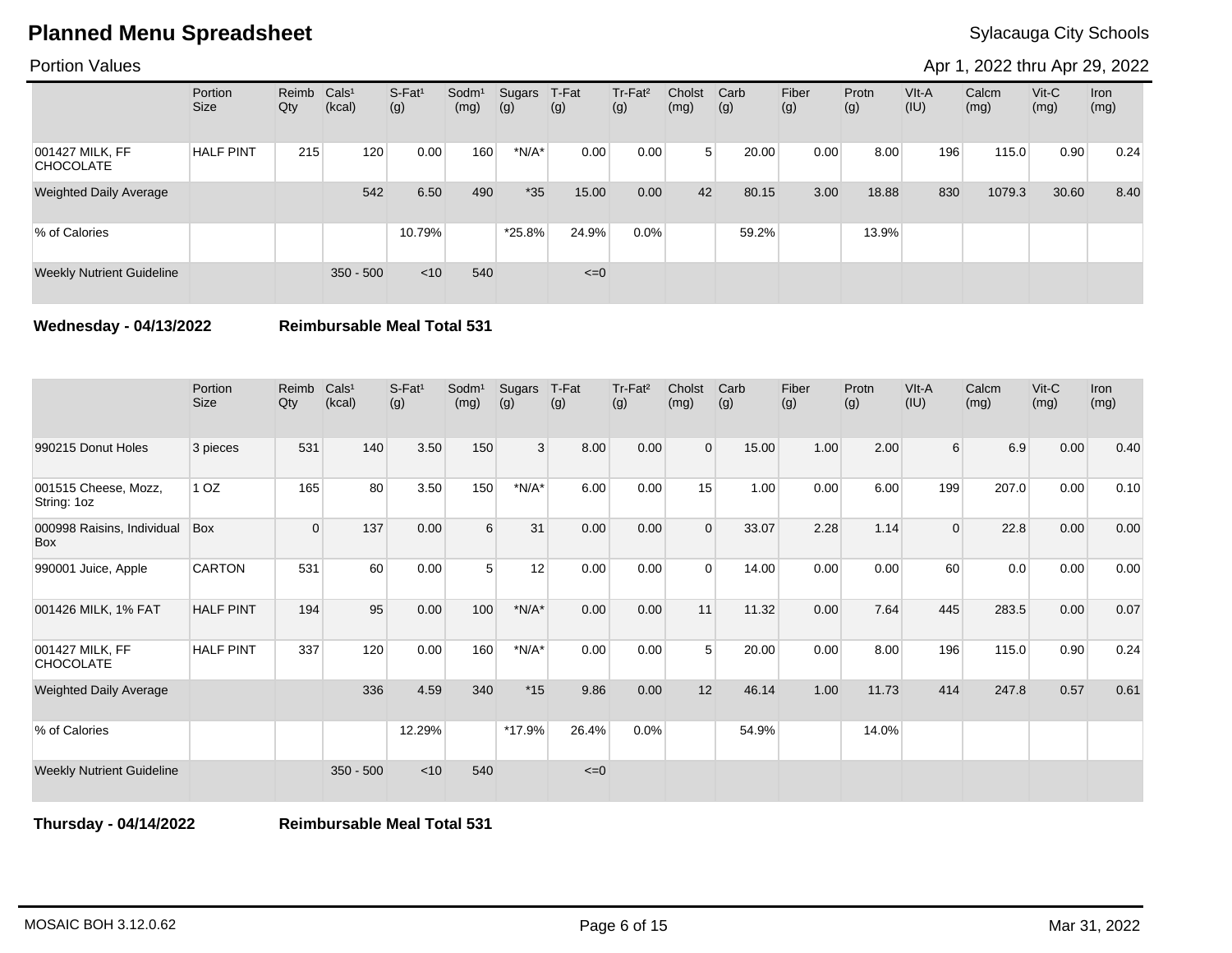### Portion Values

Apr 1, 2022 thru Apr 29, 2022

|                                       | Portion<br><b>Size</b> | Reimb<br>Qty | Cals <sup>1</sup><br>(kcal) | S-Fat <sup>1</sup><br>(g) | Sodm <sup>1</sup><br>(mg) | Sugars<br>(g) | T-Fat<br>(g) | Tr-Fat <sup>2</sup><br>(g) | Cholst<br>(mg) | Carb<br>(g) | Fiber<br>(g) | Protn<br>(g) | VIt-A<br>(IU) | Calcm<br>(mg) | $V$ it-C<br>(mg) | Iron<br>(mg) |
|---------------------------------------|------------------------|--------------|-----------------------------|---------------------------|---------------------------|---------------|--------------|----------------------------|----------------|-------------|--------------|--------------|---------------|---------------|------------------|--------------|
| 900343 Muffin, Blueberry<br><b>WG</b> | each                   | 531          | 160                         | 0.50                      | 125                       | 13            | 5.00         | 0.00                       | 20             | 26.00       | 1.00         | 2.00         | 65            | 20.0          | 0.00             | 0.72         |
| 900319 Juice, Orange 4<br>OZ.         | 4 oz.                  | 531          | 60                          | 0.00                      | $\Omega$                  | 12            | 0.00         | 0.00                       | $\Omega$       | 14.00       | 0.00         | 0.00         | 353           | 700.0         | 30.00            | 0.12         |
| 000814 Apples, Fresh<br>(HUSSC)       | <b>1/2 CUP</b>         | 155          | 72                          | 0.04                      |                           | 14            | 0.23         | 0.00                       | $\Omega$       | 19.06       | 3.31         | 0.36         | 75            | 8.3           | 6.35             | 0.17         |
| 001426 MILK, 1% FAT                   | <b>HALF PINT</b>       | 194          | 95                          | 0.00                      | 100                       | $*N/A*$       | 0.00         | 0.00                       | 11             | 11.32       | 0.00         | 7.64         | 445           | 283.5         | 0.00             | 0.07         |
| 001427 MILK, FF<br><b>CHOCOLATE</b>   | <b>HALF PINT</b>       | 337          | 120                         | 0.00                      | 160                       | $*N/A*$       | 0.00         | 0.00                       | 5              | 20.00       | 0.00         | 8.00         | 196           | 115.0         | 0.90             | 0.24         |
| <b>Weighted Daily Average</b>         |                        |              | 352                         | 0.51                      | 263                       | $*29$         | 5.07         | 0.00                       | 27             | 62.39       | 1.97         | 9.97         | 727           | 899.0         | 32.42            | 1.07         |
| % of Calories                         |                        |              |                             | 1.30%                     |                           | *33.0%        | 13.0%        | 0.0%                       |                | 70.9%       |              | 11.3%        |               |               |                  |              |
| <b>Weekly Nutrient Guideline</b>      |                        |              | $350 - 500$                 | < 10                      | 540                       |               | $\leq=0$     |                            |                |             |              |              |               |               |                  |              |

**Friday - 04/15/2022 Reimbursable Meal Total 531**

|                                                 | Portion<br>Size  | Reimb<br>Qty | Cals <sup>1</sup><br>(kcal) | $S-Fat1$<br>(g) | Sodm <sup>1</sup><br>(mg) | Sugars<br>(g)   | T-Fat<br>(g) | Tr-Fat <sup>2</sup><br>(g) | Cholst<br>(mg) | Carb<br>(g) | Fiber<br>(g) | Protn<br>(g) | VIt-A<br>(IU) | Calcm<br>(mg) | $V$ it-C<br>(mg) | <b>Iron</b><br>(mg) |
|-------------------------------------------------|------------------|--------------|-----------------------------|-----------------|---------------------------|-----------------|--------------|----------------------------|----------------|-------------|--------------|--------------|---------------|---------------|------------------|---------------------|
| 001576 Cereal Bar, Apple<br><b>Fruit Filled</b> | <b>EACH</b>      | 531          | 140                         | 1.50            | 85                        | 10 <sup>1</sup> | 4.50         | 0.00                       | $\overline{0}$ | 23.00       | 1.00         | 2.00         | 0             | 8.0           | 0.00             | 1.00                |
| 990001 Juice, Apple                             | <b>CARTON</b>    | 531          | 60                          | 0.00            | 5 <sup>5</sup>            | 12 <sup>1</sup> | 0.00         | 0.00                       | $\Omega$       | 14.00       | 0.00         | 0.00         | 60            | 0.0           | 0.00             | 0.00                |
| 001085 Bananas                                  | $1/2$ cup        | 165          | 67                          | 0.08            |                           | 9               | 0.25         | 0.00                       | $\Omega$       | 17.13       | 1.95         | 0.82         | 48            | 3.8           | 6.52             | 0.20                |
| 001426 MILK, 1% FAT                             | <b>HALF PINT</b> | 194          | 95                          | 0.00            | 100                       | $*N/A*$         | 0.00         | 0.00                       | 11             | 11.32       | 0.00         | 7.64         | 445           | 283.5         | 0.00             | 0.07                |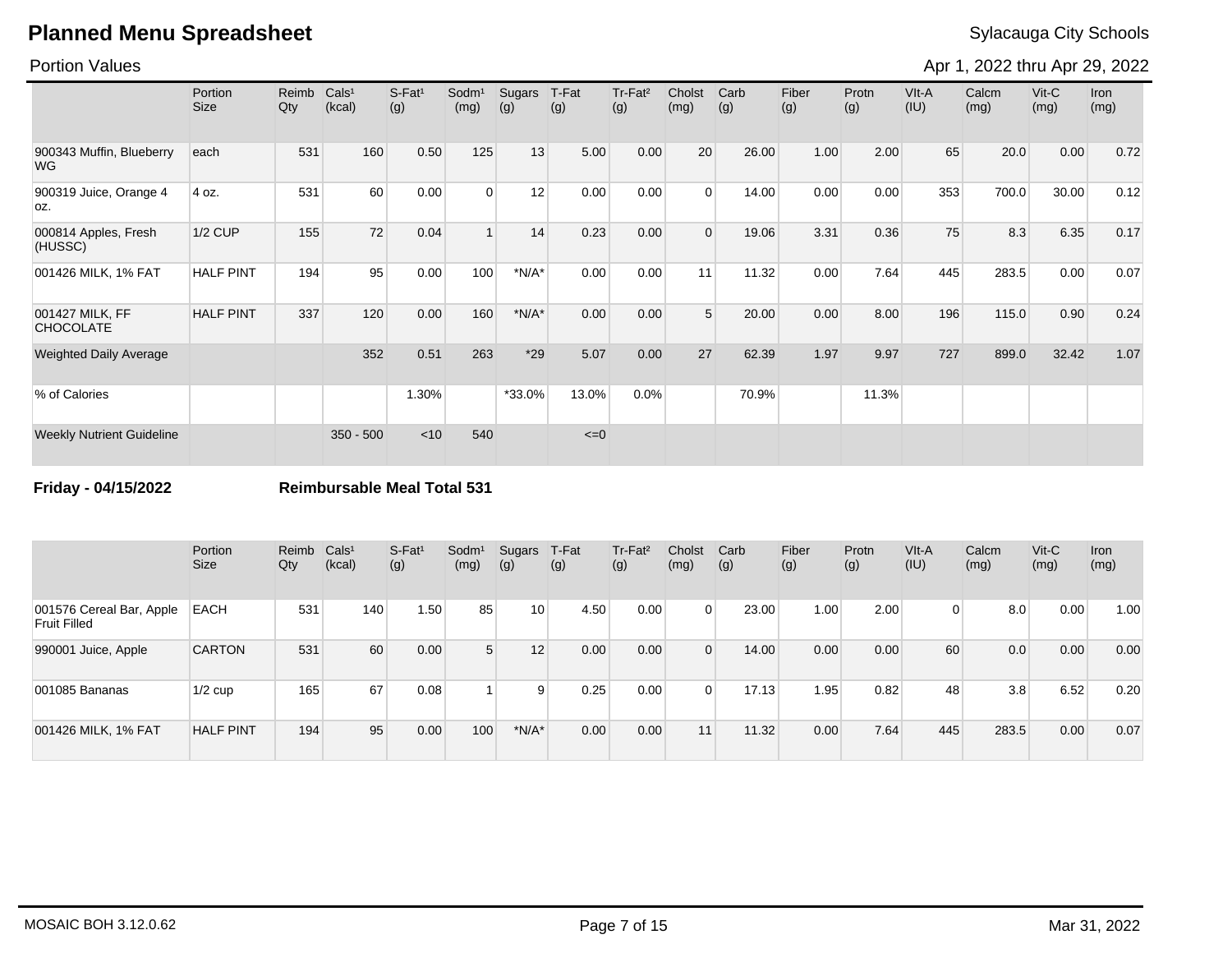### Portion Values

Apr 1, 2022 thru Apr 29, 2022

|                                     | Portion<br><b>Size</b> | Reimb Cals <sup>1</sup><br>Qty | (kcal)      | $S-Fat1$<br>(g) | Sodm <sup>1</sup><br>(mg) | Sugars<br>(g) | T-Fat<br>(g) | Tr-Fat <sup>2</sup><br>(g) | Cholst<br>(mg) | Carb<br>(g) | Fiber<br>(g) | Protn<br>(g) | VIt-A<br>(IU) | Calcm<br>(mg) | $V$ it-C<br>(mg) | Iron<br>(mg) |
|-------------------------------------|------------------------|--------------------------------|-------------|-----------------|---------------------------|---------------|--------------|----------------------------|----------------|-------------|--------------|--------------|---------------|---------------|------------------|--------------|
| 001427 MILK, FF<br><b>CHOCOLATE</b> | <b>HALF PINT</b>       | 334                            | 120         | 0.00            | 160                       | $*N/A*$       | 0.00         | 0.00                       | 5 <sup>5</sup> | 20.00       | 0.00         | 8.00         | 196           | 115.0         | 0.90             | 0.24         |
| <b>Weighted Daily Average</b>       |                        |                                | 331         | 1.53            | 227                       | $*25$         | 4.58         | 0.00                       |                | 59.04       | 1.61         | 10.08        | 361           | 185.1         | 2.59             | 1.24         |
| % of Calories                       |                        |                                |             | 4.16%           |                           | $*30.2\%$     | 12.5%        | $0.0\%$                    |                | 71.3%       |              | 12.2%        |               |               |                  |              |
| <b>Weekly Nutrient Guideline</b>    |                        |                                | $350 - 500$ | < 10            | 540                       |               | $\leq=0$     |                            |                |             |              |              |               |               |                  |              |

**Monday - 04/18/2022 Reimbursable Meal Total 531**

|                                          | Portion<br><b>Size</b> | Reimb<br>Qty | Cals <sup>1</sup><br>(kcal) | $S-Fat1$<br>(g) | Sodm <sup>1</sup><br>(mg) | Sugars<br>(g) | T-Fat<br>(g) | Tr-Fat <sup>2</sup><br>(g) | Cholst<br>(mg) | Carb<br>(g) | Fiber<br>(g) | Protn<br>(g) | VIt-A<br>(IU) | Calcm<br>(mg) | $V$ it-C<br>(mg) | Iron<br>(mg) |
|------------------------------------------|------------------------|--------------|-----------------------------|-----------------|---------------------------|---------------|--------------|----------------------------|----------------|-------------|--------------|--------------|---------------|---------------|------------------|--------------|
| 001589 Cereal Bar,<br>Cinnamon Toast Cru | <b>EACH</b>            | 531          | 150                         | 0.50            | 115                       | 8             | 3.00         | 0.00                       | $\Omega$       | 30.00       | 3.00         | 3.00         | 40            | 200.0         | 0.00             | 1.80         |
| 001515 Cheese, Mozz,<br>String: 1oz      | 1 <sub>OZ</sub>        | 165          | 80                          | 3.50            | 150                       | $*N/A*$       | 6.00         | 0.00                       | 15             | 1.00        | 0.00         | 6.00         | 199           | 207.0         | 0.00             | 0.10         |
| 990001 Juice, Apple                      | <b>CARTON</b>          | 531          | 60                          | 0.00            | 5                         | 12            | 0.00         | 0.00                       | $\Omega$       | 14.00       | 0.00         | 0.00         | 60            | 0.0           | 0.00             | 0.00         |
| 000086 Oranges                           | <b>1/2 CUP</b>         | $\Omega$     | 65                          | 0.04            | $\Omega$                  | 13            | 0.30         | 0.00                       | $\Omega$       | 16.27       | 3.38         | 0.99         | 317           | 60.6          | 63.45            | 0.13         |
| 001426 MILK, 1% FAT                      | <b>HALF PINT</b>       | 194          | 95                          | 0.00            | 100                       | $*N/A*$       | 0.00         | 0.00                       | 11             | 11.32       | 0.00         | 7.64         | 445           | 283.5         | 0.00             | 0.07         |
| 001427 MILK, FF<br><b>CHOCOLATE</b>      | <b>HALF PINT</b>       | 337          | 120                         | 0.00            | 160                       | $*N/A*$       | 0.00         | 0.00                       | 5              | 20.00       | 0.00         | 8.00         | 196           | 115.0         | 0.90             | 0.24         |
| <b>Weighted Daily Average</b>            |                        |              | 346                         | 1.59            | 305                       | $*20$         | 4.86         | 0.00                       | 12             | 61.14       | 3.00         | 12.73        | 449           | 440.9         | 0.57             | 2.01         |
| % of Calories                            |                        |              |                             | 4.14%           |                           | $*23.1%$      | 12.6%        | 0.0%                       |                | 70.7%       |              | 14.7%        |               |               |                  |              |
| <b>Weekly Nutrient Guideline</b>         |                        |              | $350 - 500$                 | < 10            | 540                       |               | $\leq=0$     |                            |                |             |              |              |               |               |                  |              |

**Tuesday - 04/19/2022 Reimbursable Meal Total 527**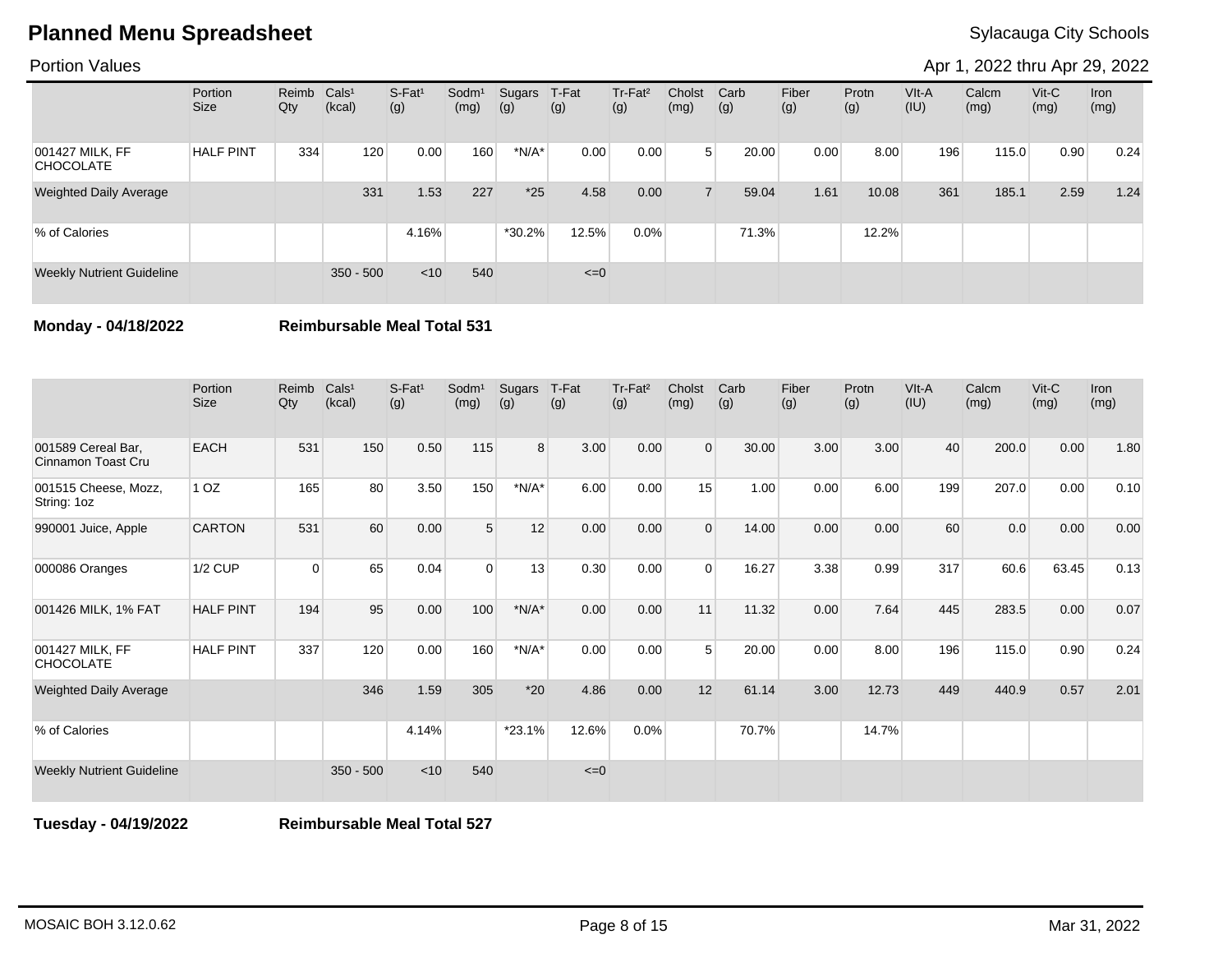Portion Values

Apr 1, 2022 thru Apr 29, 2022

|                                     | Portion<br><b>Size</b> | Reimb<br>Qty | Cals <sup>1</sup><br>(kcal) | $S-Fat1$<br>(g) | Sodm <sup>1</sup><br>(mg) | Sugars<br>(g)               | T-Fat<br>(g) | Tr-Fat <sup>2</sup><br>(g) | Cholst<br>(mg) | Carb<br>(g) | Fiber<br>(g) | Protn<br>(g) | VIt-A<br>(IU) | Calcm<br>(mg) | $V$ it-C<br>(mg) | <b>Iron</b><br>(mg) |
|-------------------------------------|------------------------|--------------|-----------------------------|-----------------|---------------------------|-----------------------------|--------------|----------------------------|----------------|-------------|--------------|--------------|---------------|---------------|------------------|---------------------|
| 001574 Poptart,<br>Strawberry WG    | <b>EACH</b>            | 527          | 180                         | 1.00            | 180                       | 15                          | 2.50         | 0.00                       | $\Omega$       | 38.00       | 3.00         | 2.00         | 500           | 100.0         | 0.00             | 1.80                |
| 001515 Cheese, Mozz,<br>String: 1oz | 1 <sub>OZ</sub>        | 0            | 80                          | 3.50            | 150                       | $*N/A*$                     | 6.00         | 0.00                       | 15             | 1.00        | 0.00         | 6.00         | 199           | 207.0         | 0.00             | 0.10                |
| 000998 Raisins, Individual<br>Box   | <b>Box</b>             | 160          | 137                         | 0.00            | 6                         | 31                          | 0.00         | 0.00                       | $\Omega$       | 33.07       | 2.28         | 1.14         | $\Omega$      | 22.8          | 0.00             | 0.00                |
| 900319 Juice, Orange 4<br>OZ.       | 4 oz.                  | 527          | 60                          | 0.00            | $\Omega$                  | 12                          | 0.00         | 0.00                       | $\Omega$       | 14.00       | 0.00         | 0.00         | 353           | 700.0         | 30.00            | 0.12                |
| 001426 MILK, 1% FAT                 | <b>HALF PINT</b>       | 179          | 95                          | 0.00            | 100                       | $^{\star}{\sf N/A}^{\star}$ | 0.00         | 0.00                       | 11             | 11.32       | 0.00         | 7.64         | 445           | 283.5         | 0.00             | 0.07                |
| 001427 MILK, FF<br><b>CHOCOLATE</b> | <b>HALF PINT</b>       | 347          | 120                         | 0.00            | 160                       | $*N/A*$                     | 0.00         | 0.00                       | $5^{\circ}$    | 20.00       | 0.00         | 8.00         | 196           | 115.0         | 0.90             | 0.24                |
| <b>Weighted Daily Average</b>       |                        |              | 393                         | 1.00            | 321                       | $*36$                       | 2.50         | 0.00                       | $\overline{7}$ | 79.05       | 3.69         | 10.21        | 1133          | 978.9         | 30.59            | 2.10                |
| % of Calories                       |                        |              |                             | 2.29%           |                           | *36.6%                      | 5.7%         | 0.0%                       |                | 80.5%       |              | 10.4%        |               |               |                  |                     |
| <b>Weekly Nutrient Guideline</b>    |                        |              | $350 - 500$                 | < 10            | 540                       |                             | $\leq=0$     |                            |                |             |              |              |               |               |                  |                     |

**Wednesday - 04/20/2022 Reimbursable Meal Total 539**

|                                       | Portion<br>Size  | Reimb<br>Qty | CalS <sup>1</sup><br>(kcal) | $S$ -Fat <sup>1</sup><br>(g) | Sodm <sup>1</sup><br>(mg) | Sugars<br>(g) | T-Fat<br>(g) | Tr-Fat <sup>2</sup><br>(g) | Cholst<br>(mg)  | Carb<br>(g) | Fiber<br>(g) | Protn<br>(g) | VIt-A<br>(IU) | Calcm<br>(mg) | $V$ it-C<br>(mg) | <b>Iron</b><br>(mg) |
|---------------------------------------|------------------|--------------|-----------------------------|------------------------------|---------------------------|---------------|--------------|----------------------------|-----------------|-------------|--------------|--------------|---------------|---------------|------------------|---------------------|
| 001454 Graham Cracker<br>Snack, Honey | <b>EACH</b>      | 539          | 110                         | 0.00                         | 140                       | 11            | 3.00         | 0.00                       | $\Omega$        | 20.00       | 7.00         | 1.29         | 280           | 5.0           | 3.00             | 2.00                |
| 900506 Yogurt, Go-Gurt,<br>Strawberry | each             | 200          | 70                          | 0.00                         | 30 <sup>°</sup>           | 10            | 0.50         | 0.00                       |                 | 13.00       | 0.00         | 2.00         | 400           | 100.0         | 0.00             | 0.00                |
| 000086 Oranges                        | 1/2 CUP          | 200          | 65                          | 0.04                         | $\Omega$                  | 13            | 0.30         | 0.00                       | $\Omega$        | 16.27       | 3.38         | 0.99         | 317           | 60.6          | 63.45            | 0.13                |
| 990001 Juice, Apple                   | <b>CARTON</b>    | 539          | 60                          | 0.00                         | 5 <sup>1</sup>            | 12            | 0.00         | 0.00                       | $\Omega$        | 14.00       | 0.00         | 0.00         | 60            | 0.0           | 0.00             | 0.00                |
| 001426 MILK, 1% FAT                   | <b>HALF PINT</b> | 198          | 95                          | 0.00                         | 100                       | $*N/A*$       | 0.00         | 0.00                       | 11 <sub>1</sub> | 11.32       | 0.00         | 7.64         | 445           | 283.5         | 0.00             | 0.07                |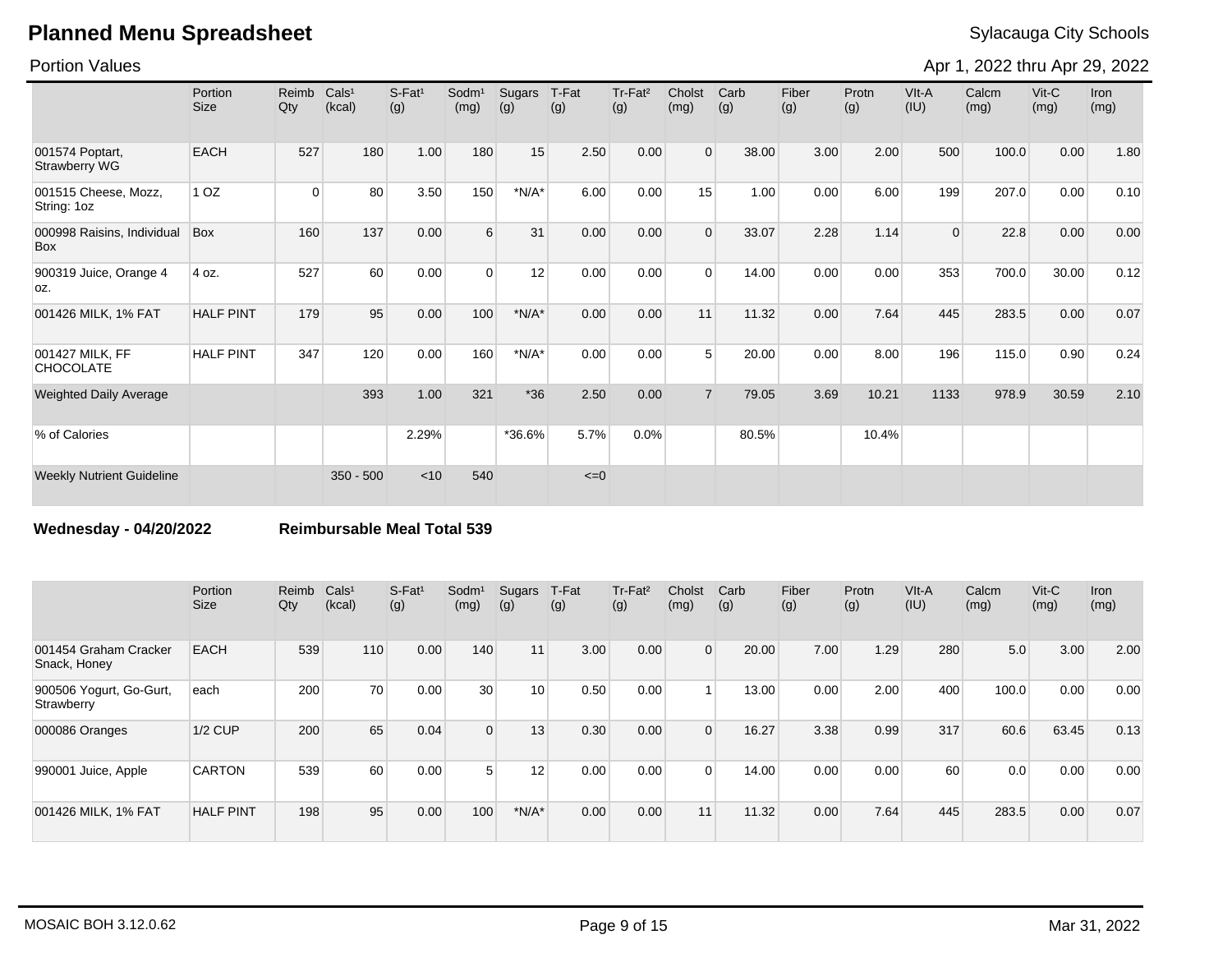### Portion Values

Apr 1, 2022 thru Apr 29, 2022

|                                     | Portion<br><b>Size</b> | Reimb Cals <sup>1</sup><br>Qty | (kcal)      | S-Fat <sup>1</sup><br>(g) | Sodm <sup>1</sup><br>(mg) | Sugars<br>(g) | T-Fat<br>(g) | Tr-Fat <sup>2</sup><br>(g) | Cholst<br>(mg) | Carb<br>(g) | Fiber<br>(g) | Protn<br>(g) | VIt-A<br>(IU) | Calcm<br>(mg) | $V$ it-C<br>(mg) | Iron<br>(mg) |
|-------------------------------------|------------------------|--------------------------------|-------------|---------------------------|---------------------------|---------------|--------------|----------------------------|----------------|-------------|--------------|--------------|---------------|---------------|------------------|--------------|
| 001427 MILK, FF<br><b>CHOCOLATE</b> | <b>HALF PINT</b>       | 333                            | 120         | 0.00                      | 160                       | $*N/A*$       | 0.00         | 0.00                       | 5 <sup>5</sup> | 20.00       | 0.00         | 8.00         | 196           | 115.0         | 0.90             | 0.24         |
| <b>Weighted Daily Average</b>       |                        |                                | 329         | 0.01                      | 292                       | $*31$         | 3.30         | 0.00                       | 8              | 61.37       | 8.26         | 10.15        | 891           | 239.8         | 27.10            | 2.22         |
| % of Calories                       |                        |                                |             | 0.03%                     |                           | $*37.7%$      | $9.0\%$      | $0.0\%$                    |                | 74.6%       |              | 12.3%        |               |               |                  |              |
| <b>Weekly Nutrient Guideline</b>    |                        |                                | $350 - 500$ | $<$ 10                    | 540                       |               | $\leq=0$     |                            |                |             |              |              |               |               |                  |              |

**Thursday - 04/21/2022 Reimbursable Meal Total 521**

|                                       | Portion<br><b>Size</b> | Reimb<br>Qty | Cals <sup>1</sup><br>(kcal) | $S-Fat1$<br>(g) | Sodm <sup>1</sup><br>(mg) | Sugars<br>(g) | T-Fat<br>(g) | Tr-Fat <sup>2</sup><br>(g) | Cholst<br>(mg) | Carb<br>(g) | Fiber<br>(g) | Protn<br>(g) | VIt-A<br>(IU) | Calcm<br>(mg) | $V$ it-C<br>(mg) | <b>Iron</b><br>(mg) |
|---------------------------------------|------------------------|--------------|-----------------------------|-----------------|---------------------------|---------------|--------------|----------------------------|----------------|-------------|--------------|--------------|---------------|---------------|------------------|---------------------|
| 900343 Muffin, Blueberry<br><b>WG</b> | each                   | 521          | 160                         | 0.50            | 125                       | 13            | 5.00         | 0.00                       | 20             | 26.00       | 1.00         | 2.00         | 65            | 20.0          | 0.00             | 0.72                |
| 000814 Apples, Fresh<br>(HUSSC)       | <b>1/2 CUP</b>         | 155          | 72                          | 0.04            |                           | 14            | 0.23         | 0.00                       | $\Omega$       | 19.06       | 3.31         | 0.36         | 75            | 8.3           | 6.35             | 0.17                |
| 900319 Juice, Orange 4<br>OZ.         | 4 oz.                  | 521          | 60                          | 0.00            | $\Omega$                  | 12            | 0.00         | 0.00                       | $\Omega$       | 14.00       | 0.00         | 0.00         | 353           | 700.0         | 30.00            | 0.12                |
| 001426 MILK, 1% FAT                   | <b>HALF PINT</b>       | 178          | 95                          | 0.00            | 100                       | $*N/A*$       | 0.00         | 0.00                       | 11             | 11.32       | 0.00         | 7.64         | 445           | 283.5         | 0.00             | 0.07                |
| 001427 MILK, FF<br><b>CHOCOLATE</b>   | <b>HALF PINT</b>       | 343          | 120                         | 0.00            | 160                       | $*N/A*$       | 0.00         | 0.00                       | 5              | 20.00       | 0.00         | 8.00         | 196           | 115.0         | 0.90             | 0.24                |
| <b>Weighted Daily Average</b>         |                        |              | 353                         | 0.51            | 265                       | $*29$         | 5.07         | 0.00                       | 27             | 62.70       | 1.99         | 9.98         | 721           | 895.0         | 32.48            | 1.07                |
| % of Calories                         |                        |              |                             | 1.30%           |                           | *32.9%        | 12.9%        | 0.0%                       |                | 71.0%       |              | 11.3%        |               |               |                  |                     |
| <b>Weekly Nutrient Guideline</b>      |                        |              | $350 - 500$                 | < 10            | 540                       |               | $\leq=0$     |                            |                |             |              |              |               |               |                  |                     |

**Friday - 04/22/2022 Reimbursable Meal Total 521**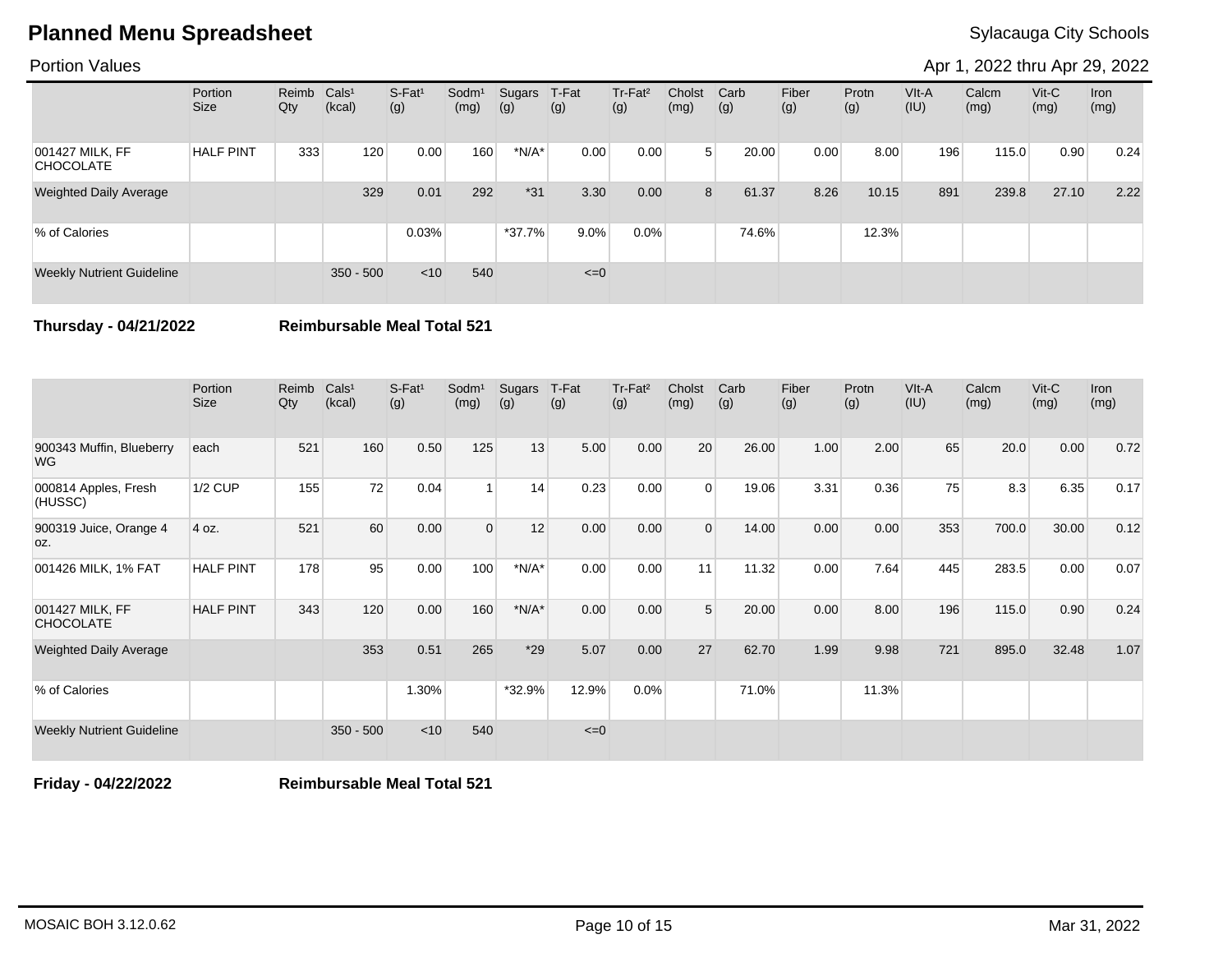### Portion Values

Apr 1, 2022 thru Apr 29, 2022

|                                          | Portion<br><b>Size</b> | Reimb<br>Qty | Cals <sup>1</sup><br>(kcal) | $S-Fat1$<br>(g) | Sodm <sup>1</sup><br>(mg) | Sugars<br>(g) | T-Fat<br>(g) | Tr-Fat <sup>2</sup><br>(g) | Cholst<br>(mg) | Carb<br>(g) | Fiber<br>(g) | Protn<br>(g) | VIt-A<br>(IU)  | Calcm<br>(mg) | $V$ it-C<br>(mg) | Iron<br>(mg) |
|------------------------------------------|------------------------|--------------|-----------------------------|-----------------|---------------------------|---------------|--------------|----------------------------|----------------|-------------|--------------|--------------|----------------|---------------|------------------|--------------|
| 990236 Cinnamon Toast<br>Crunch Soft Bar | each                   | 521          | 260                         | 2.50            | 290                       | 15            | 8.00         | 0.00                       | 5 <sup>1</sup> | 41.00       | 3.00         | 0.00         | $\overline{0}$ | 0.0           | 0.00             | 0.00         |
| 000086 Oranges                           | $1/2$ CUP              | 155          | 65                          | 0.04            | $\overline{0}$            | 13            | 0.30         | 0.00                       | $\mathbf 0$    | 16.27       | 3.38         | 0.99         | 317            | 60.6          | 63.45            | 0.13         |
| 990001 Juice, Apple                      | <b>CARTON</b>          | 521          | 60                          | 0.00            | 5                         | 12            | 0.00         | 0.00                       | $\mathbf 0$    | 14.00       | 0.00         | 0.00         | 60             | 0.0           | 0.00             | 0.00         |
| 001426 MILK, 1% FAT                      | <b>HALF PINT</b>       | 178          | 95                          | 0.00            | 100                       | $*N/A*$       | 0.00         | 0.00                       | 11             | 11.32       | 0.00         | 7.64         | 445            | 283.5         | 0.00             | 0.07         |
| 001427 MILK, FF<br><b>CHOCOLATE</b>      | <b>HALF PINT</b>       | 343          | 120                         | 0.00            | 160                       | $*N/A*$       | 0.00         | 0.00                       | 5              | 20.00       | 0.00         | 8.00         | 196            | 115.0         | 0.90             | 0.24         |
| <b>Weighted Daily Average</b>            |                        |              | 451                         | 2.51            | 434                       | $*31$         | 8.09         | 0.00                       | 12             | 76.87       | 4.01         | 8.17         | 435            | 190.6         | 19.47            | 0.22         |
| % of Calories                            |                        |              |                             | 5.01%           |                           | *27.5%        | 16.1%        | 0.0%                       |                | 68.2%       |              | 7.2%         |                |               |                  |              |
| <b>Weekly Nutrient Guideline</b>         |                        |              | $350 - 500$                 | < 10            | 540                       |               | $\leq=0$     |                            |                |             |              |              |                |               |                  |              |

**Monday - 04/25/2022 Reimbursable Meal Total 530**

|                                         | Portion<br><b>Size</b> | Reimb<br>Qty | Cals <sup>1</sup><br>(kcal) | $S-Fat1$<br>(g) | Sodm <sup>1</sup><br>(mg) | Sugars<br>(g) | T-Fat<br>(g) | Tr-Fat <sup>2</sup><br>(g) | Cholst<br>(mg) | Carb<br>(g) | Fiber<br>(g) | Protn<br>(g) | VIt-A<br>(IU) | Calcm<br>(mg) | $V$ it-C<br>(mg) | <b>Iron</b><br>(mg) |
|-----------------------------------------|------------------------|--------------|-----------------------------|-----------------|---------------------------|---------------|--------------|----------------------------|----------------|-------------|--------------|--------------|---------------|---------------|------------------|---------------------|
| 001574 Poptart,<br><b>Strawberry WG</b> | <b>EACH</b>            | $\Omega$     | 180                         | 1.00            | 180                       | 15            | 2.50         | 0.00                       | $\Omega$       | 38.00       | 3.00         | 2.00         | 500           | 100.0         | 0.00             | 1.80                |
| 001515 Cheese, Mozz,<br>String: 1oz     | 1 <sub>OZ</sub>        | 165          | 80                          | 3.50            | 150                       | $*N/A*$       | 6.00         | 0.00                       | 15             | 1.00        | 0.00         | 6.00         | 199           | 207.0         | 0.00             | 0.10                |
| 990001 Juice, Apple                     | <b>CARTON</b>          | 530          | 60                          | 0.00            | 5 <sup>1</sup>            | 12            | 0.00         | 0.00                       | $\Omega$       | 14.00       | 0.00         | 0.00         | 60            | 0.0           | 0.00             | 0.00                |
| 000086 Oranges                          | $1/2$ CUP              | 155          | 65                          | 0.04            | $\overline{0}$            | 13            | 0.30         | 0.00                       | $\Omega$       | 16.27       | 3.38         | 0.99         | 317           | 60.6          | 63.45            | 0.13                |
| 001426 MILK, 1% FAT                     | <b>HALF PINT</b>       | 194          | 95                          | 0.00            | 100                       | $*N/A*$       | 0.00         | 0.00                       | 11             | 11.32       | 0.00         | 7.64         | 445           | 283.5         | 0.00             | 0.07                |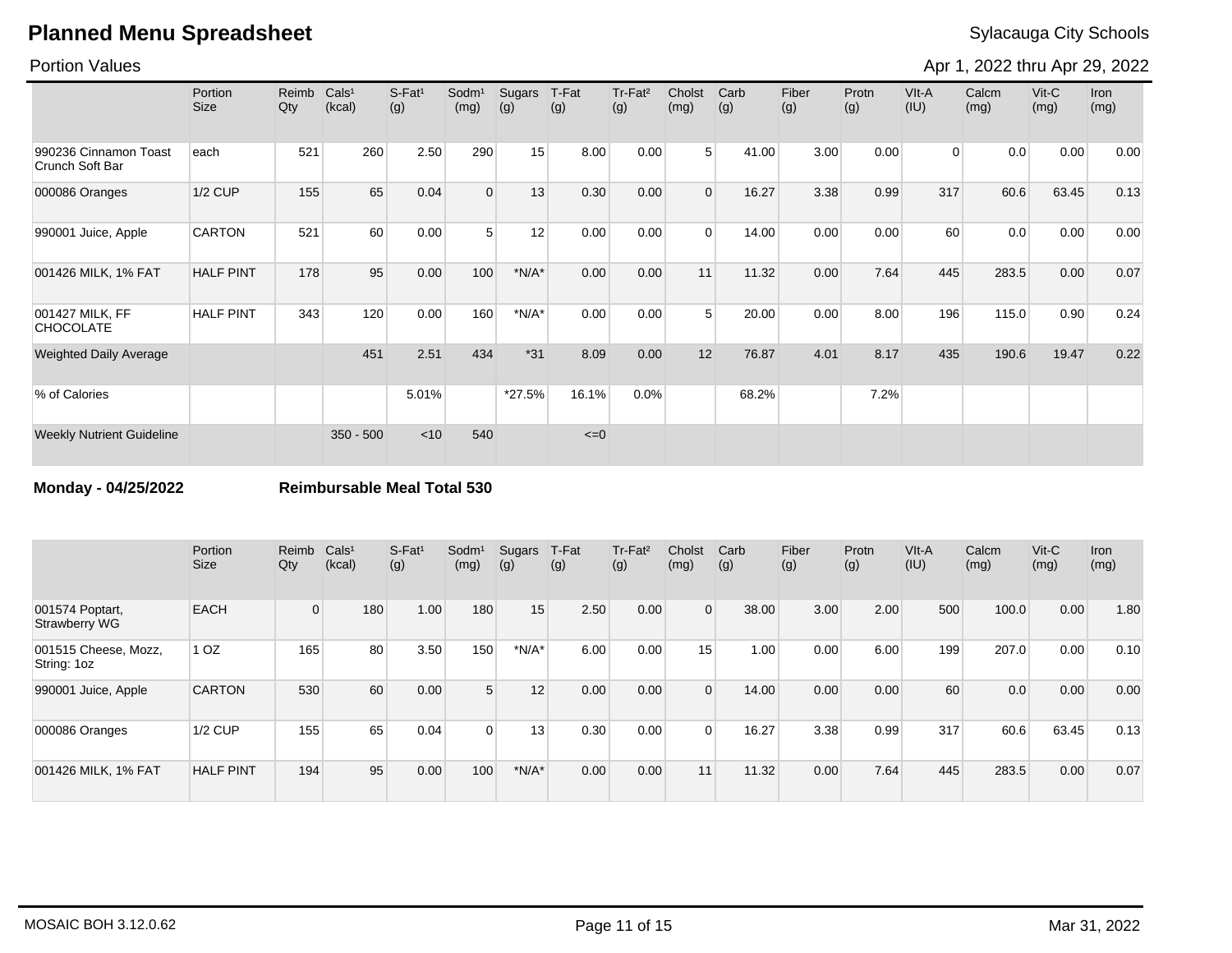### Portion Values

Apr 1, 2022 thru Apr 29, 2022

|                                     | Portion<br><b>Size</b> | Reimb<br>Qty | Cals <sup>1</sup><br>(kcal) | $S-Fat1$<br>(g) | Sodm <sup>1</sup><br>(mg) | Sugars<br>(g) | T-Fat<br>(g) | Tr-Fat <sup>2</sup><br>(g) | Cholst<br>(mg) | Carb<br>(g) | Fiber<br>(g) | Protn<br>(g) | VIt-A<br>(IU) | Calcm<br>(mg) | $V$ it-C<br>(mg) | Iron<br>(mg) |
|-------------------------------------|------------------------|--------------|-----------------------------|-----------------|---------------------------|---------------|--------------|----------------------------|----------------|-------------|--------------|--------------|---------------|---------------|------------------|--------------|
| 001427 MILK, FF<br><b>CHOCOLATE</b> | <b>HALF PINT</b>       | 337          | 120                         | 0.00            | 160                       | $*N/A*$       | 0.00         | 0.00                       | 5              | 20.00       | 0.00         | 8.00         | 196           | 115.0         | 0.90             | 0.24         |
| <b>Weighted Daily Average</b>       |                        |              | 215                         | 1.10            | 190                       | $*16$         | 1.95         | 0.00                       | 12             | 35.93       | 0.99         | 10.04        | 502           | 259.1         | 19.13            | 0.25         |
| % of Calories                       |                        |              |                             | 4.60%           |                           | *29.8%        | 8.2%         | 0.0%                       |                | 66.8%       |              | 18.7%        |               |               |                  |              |
| <b>Weekly Nutrient Guideline</b>    |                        |              | $350 - 500$                 | $<$ 10          | 540                       |               | $\leq=0$     |                            |                |             |              |              |               |               |                  |              |

**Tuesday - 04/26/2022 Reimbursable Meal Total 320**

|                                                        | Portion<br><b>Size</b> | Reimb<br>Qty | Cals <sup>1</sup><br>(kcal) | $S-Fat1$<br>(g) | Sodm <sup>1</sup><br>(mg) | Sugars<br>(g) | T-Fat<br>(g) | Tr-Fat <sup>2</sup><br>(g) | Cholst<br>(mg) | Carb<br>(g) | Fiber<br>(g) | Protn<br>(g) | VIt-A<br>(IU)  | Calcm<br>(mg) | $V$ it-C<br>(mg) | Iron<br>(mg) |
|--------------------------------------------------------|------------------------|--------------|-----------------------------|-----------------|---------------------------|---------------|--------------|----------------------------|----------------|-------------|--------------|--------------|----------------|---------------|------------------|--------------|
| 990231 BeneFIT Bar Apple Each<br><b>Blueberry Chip</b> |                        | 320          | 290                         | 3.00            | 200                       | 23            | 9.00         | 0.00                       | 20             | 48.00       | 3.00         | 5.00         | $\overline{0}$ | 2.0           | 0.00             | 8.00         |
| 001499 Cheese, String,<br><b>Mozz</b>                  | 1 <sub>OZ</sub>        | 320          | 80                          | 3.50            | 150                       | $*N/A*$       | 6.00         | 0.00                       | 15             | 1.00        | 0.00         | 6.00         | 199            | 207.0         | 0.00             | 0.10         |
| 900319 Juice, Orange 4<br>OZ.                          | 4 oz.                  | 320          | 60                          | 0.00            | $\Omega$                  | 12            | 0.00         | 0.00                       | $\Omega$       | 14.00       | 0.00         | 0.00         | 353            | 700.0         | 30.00            | 0.12         |
| 000814 Apples, Fresh<br>(HUSSC)                        | <b>1/2 CUP</b>         | $\Omega$     | 72                          | 0.04            | 1                         | 14            | 0.23         | 0.00                       | $\Omega$       | 19.06       | 3.31         | 0.36         | 75             | 8.3           | 6.35             | 0.17         |
| 001426 MILK, 1% FAT                                    | <b>HALF PINT</b>       | 105          | 95                          | 0.00            | 100                       | $*N/A*$       | 0.00         | 0.00                       | 11             | 11.32       | 0.00         | 7.64         | 445            | 283.5         | 0.00             | 0.07         |
| 001427 MILK, FF<br><b>CHOCOLATE</b>                    | <b>HALF PINT</b>       | 215          | 120                         | 0.00            | 160                       | $*N/A*$       | 0.00         | 0.00                       | 5              | 20.00       | 0.00         | 8.00         | 196            | 115.0         | 0.90             | 0.24         |
| <b>Weighted Daily Average</b>                          |                        |              | 542                         | 6.50            | 490                       | $*35$         | 15.00        | 0.00                       | 42             | 80.15       | 3.00         | 18.88        | 830            | 1079.3        | 30.60            | 8.40         |
| % of Calories                                          |                        |              |                             | 10.79%          |                           | *25.8%        | 24.9%        | 0.0%                       |                | 59.2%       |              | 13.9%        |                |               |                  |              |
| <b>Weekly Nutrient Guideline</b>                       |                        |              | $350 - 500$                 | < 10            | 540                       |               | $\leq=0$     |                            |                |             |              |              |                |               |                  |              |

**Wednesday - 04/27/2022 Reimbursable Meal Total 531**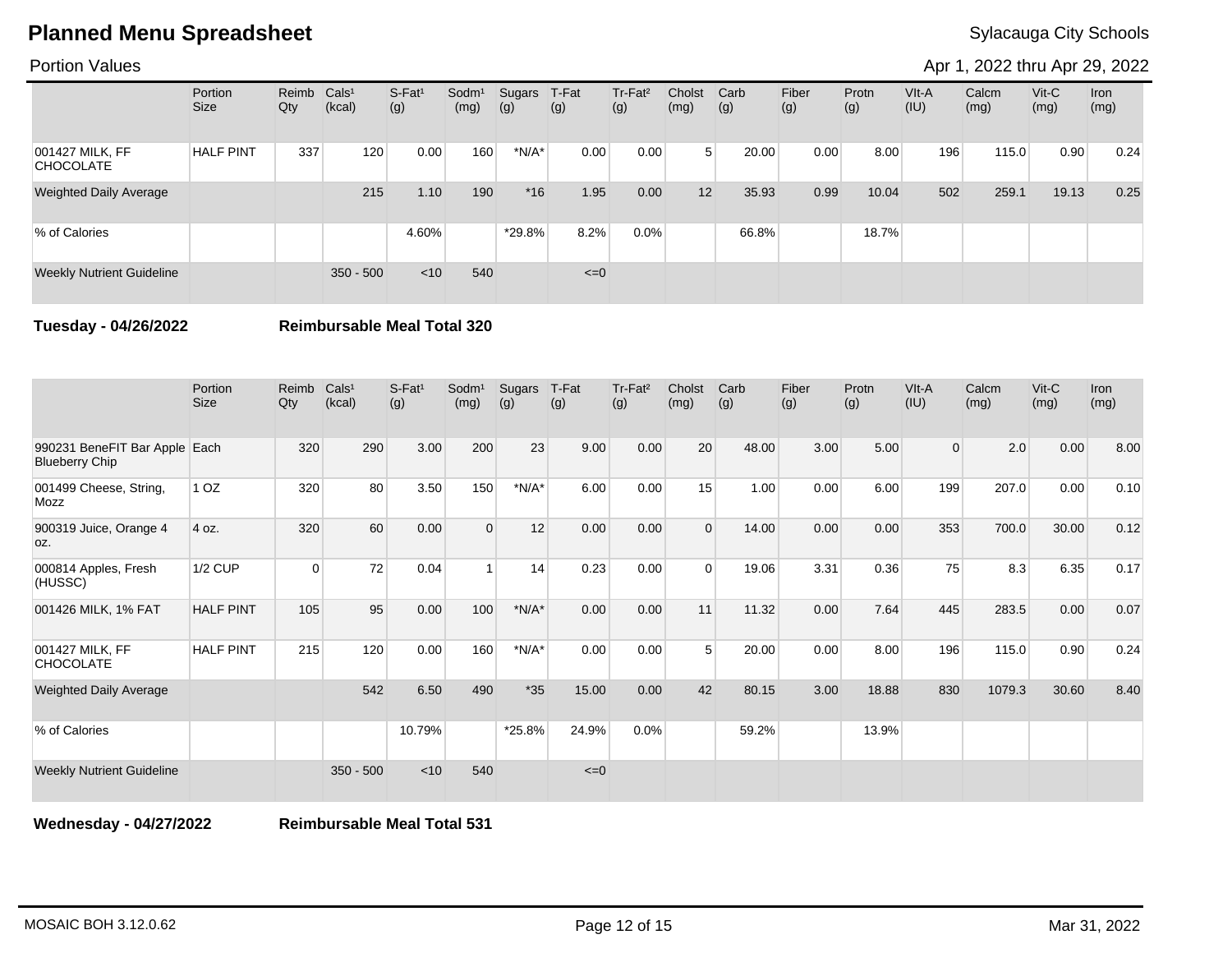### Portion Values

Apr 1, 2022 thru Apr 29, 2022

|                                     | Portion<br><b>Size</b> | Reimb<br>Qty | Cals <sup>1</sup><br>(kcal) | S-Fat <sup>1</sup><br>(g) | Sodm <sup>1</sup><br>(mg) | Sugars<br>(g)  | T-Fat<br>(g) | Tr-Fat <sup>2</sup><br>(g) | Cholst<br>(mg) | Carb<br>(g) | Fiber<br>(g) | Protn<br>(g) | VIt-A<br>(IU) | Calcm<br>(mg) | $V$ it-C<br>(mg) | <b>Iron</b><br>(mg) |
|-------------------------------------|------------------------|--------------|-----------------------------|---------------------------|---------------------------|----------------|--------------|----------------------------|----------------|-------------|--------------|--------------|---------------|---------------|------------------|---------------------|
| 990215 Donut Holes                  | 3 pieces               | 531          | 140                         | 3.50                      | 150                       | 3 <sup>1</sup> | 8.00         | 0.00                       | $\Omega$       | 15.00       | 1.00         | 2.00         | $6 \mid$      | 6.9           | 0.00             | 0.40                |
| 001515 Cheese, Mozz,<br>String: 1oz | 1 <sub>OZ</sub>        | 165          | 80                          | 3.50                      | 150                       | $*N/A*$        | 6.00         | 0.00                       | 15             | 1.00        | 0.00         | 6.00         | 199           | 207.0         | 0.00             | 0.10                |
| 000998 Raisins, Individual<br>Box   | Box                    | $\Omega$     | 137                         | 0.00                      | 6                         | 31             | 0.00         | 0.00                       | $\Omega$       | 33.07       | 2.28         | 1.14         | 0             | 22.8          | 0.00             | 0.00                |
| 990001 Juice, Apple                 | <b>CARTON</b>          | 531          | 60                          | 0.00                      | 5                         | 12             | 0.00         | 0.00                       | $\Omega$       | 14.00       | 0.00         | 0.00         | 60            | 0.0           | 0.00             | 0.00                |
| 001426 MILK, 1% FAT                 | <b>HALF PINT</b>       | 194          | 95                          | 0.00                      | 100                       | $*N/A*$        | 0.00         | 0.00                       | 11             | 11.32       | 0.00         | 7.64         | 445           | 283.5         | 0.00             | 0.07                |
| 001427 MILK, FF<br><b>CHOCOLATE</b> | <b>HALF PINT</b>       | 337          | 120                         | 0.00                      | 160                       | $*N/A*$        | 0.00         | 0.00                       | $5^{\circ}$    | 20.00       | 0.00         | 8.00         | 196           | 115.0         | 0.90             | 0.24                |
| <b>Weighted Daily Average</b>       |                        |              | 336                         | 4.59                      | 340                       | $*15$          | 9.86         | 0.00                       | 12             | 46.14       | 1.00         | 11.73        | 414           | 247.8         | 0.57             | 0.61                |
| % of Calories                       |                        |              |                             | 12.29%                    |                           | *17.9%         | 26.4%        | 0.0%                       |                | 54.9%       |              | 14.0%        |               |               |                  |                     |
| <b>Weekly Nutrient Guideline</b>    |                        |              | $350 - 500$                 | < 10                      | 540                       |                | $\leq=0$     |                            |                |             |              |              |               |               |                  |                     |

**Thursday - 04/28/2022 Reimbursable Meal Total 531**

|                                       | Portion<br><b>Size</b> | Reimb Cals <sup>1</sup><br>Qty | (kcal) | $S-Fat1$<br>(g) | Sodm <sup>1</sup><br>(mg) | Sugars<br>(g) | T-Fat<br>(g) | Tr-Fat <sup>2</sup><br>(g) | Cholst<br>(mg) | Carb<br>(g) | Fiber<br>(g) | Protn<br>(g) | VIt-A<br>(IU) | Calcm<br>(mg) | $V$ it-C<br>(mg) | <b>Iron</b><br>(mg) |
|---------------------------------------|------------------------|--------------------------------|--------|-----------------|---------------------------|---------------|--------------|----------------------------|----------------|-------------|--------------|--------------|---------------|---------------|------------------|---------------------|
| 900343 Muffin, Blueberry<br><b>WG</b> | each                   | 531                            | 160    | 0.50            | 125                       | 13            | 5.00         | 0.00                       | 20             | 26.00       | 1.00         | 2.00         | 65            | 20.0          | 0.00             | 0.72                |
| 900319 Juice, Orange 4<br>OZ.         | 4 oz.                  | 531                            | 60     | 0.00            | $\overline{0}$            | 12            | 0.00         | 0.00                       | $\Omega$       | 14.00       | 0.00         | 0.00         | 353           | 700.0         | 30.00            | 0.12                |
| 000814 Apples, Fresh<br>(HUSSC)       | $1/2$ CUP              | 155                            | 72     | 0.04            |                           | 14            | 0.23         | 0.00                       | $\Omega$       | 19.06       | 3.31         | 0.36         | 75            | 8.3           | 6.35             | 0.17                |
| 001426 MILK, 1% FAT                   | <b>HALF PINT</b>       | 194                            | 95     | 0.00            | 100 <sub>1</sub>          | $*N/A*$       | 0.00         | 0.00                       | 11             | 11.32       | 0.00         | 7.64         | 445           | 283.5         | 0.00             | 0.07                |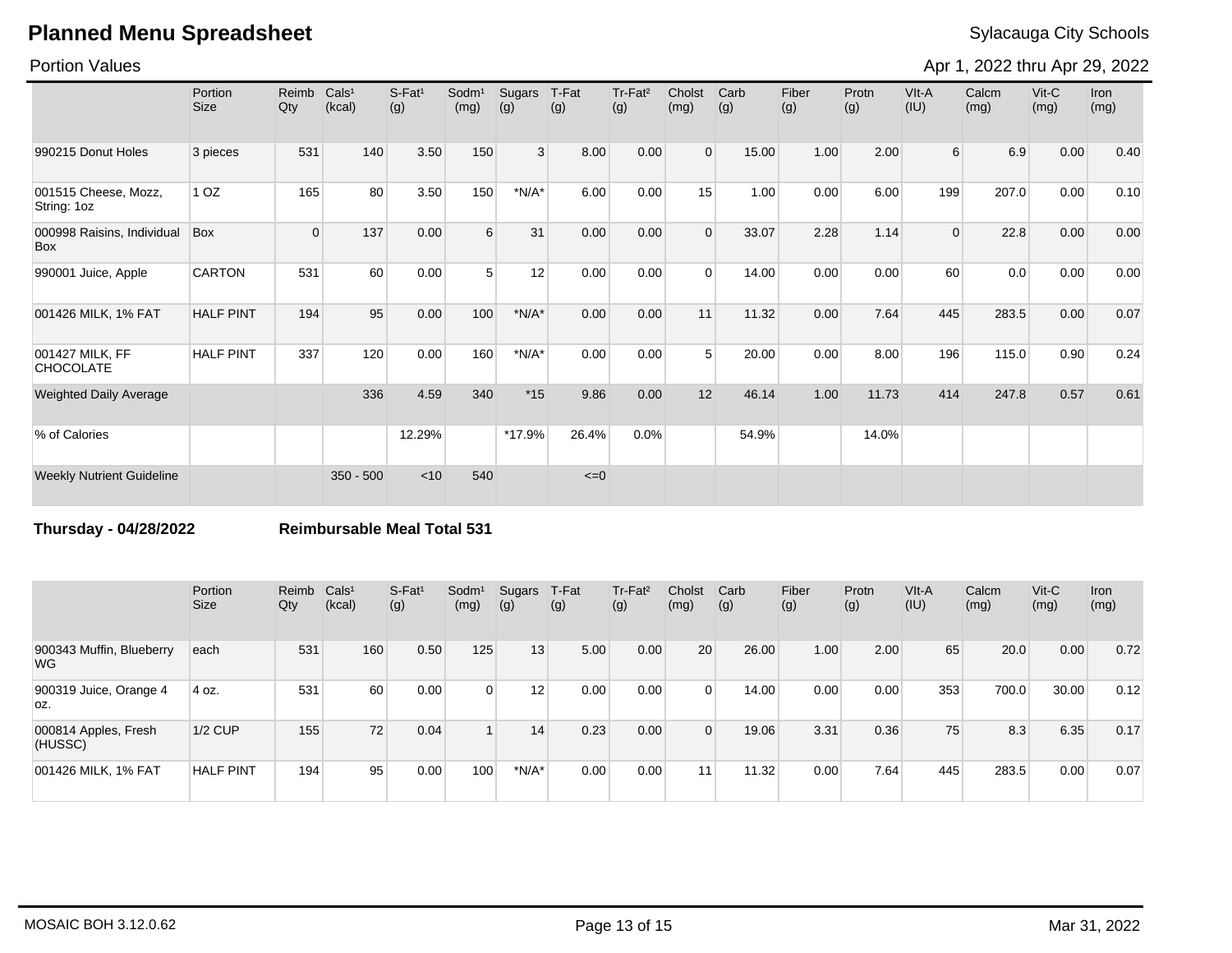### Portion Values

Apr 1, 2022 thru Apr 29, 2022

|                                     | Portion<br>Size  | Reimb Cals <sup>1</sup><br>Qty | (kcal)      | $S-Fat1$<br>(g) | Sodm <sup>1</sup><br>(mg) | Sugars<br>(g) | T-Fat<br>(g) | Tr-Fat <sup>2</sup><br>(g) | Cholst<br>(mg) | Carb<br>(g) | Fiber<br>(g) | Protn<br>(g) | VIt-A<br>(IU) | Calcm<br>(mg) | $V$ it-C<br>(mg) | Iron<br>(mg) |
|-------------------------------------|------------------|--------------------------------|-------------|-----------------|---------------------------|---------------|--------------|----------------------------|----------------|-------------|--------------|--------------|---------------|---------------|------------------|--------------|
| 001427 MILK, FF<br><b>CHOCOLATE</b> | <b>HALF PINT</b> | 337                            | 120         | 0.00            | 160                       | $*N/A*$       | 0.00         | 0.00                       | 5 <sup>1</sup> | 20.00       | 0.00         | 8.00         | 196           | 115.0         | 0.90             | 0.24         |
| <b>Weighted Daily Average</b>       |                  |                                | 352         | 0.51            | 263                       | $*29$         | 5.07         | 0.00                       | 27             | 62.39       | 1.97         | 9.97         | 727           | 899.0         | 32.42            | 1.07         |
| % of Calories                       |                  |                                |             | $1.30\%$        |                           | $*33.0\%$     | 13.0%        | $0.0\%$                    |                | 70.9%       |              | 11.3%        |               |               |                  |              |
| <b>Weekly Nutrient Guideline</b>    |                  |                                | $350 - 500$ | $<$ 10          | 540                       |               | $\leq=0$     |                            |                |             |              |              |               |               |                  |              |

**Friday - 04/29/2022 Reimbursable Meal Total 531**

|                                                 | Portion<br>Size  | Reimb<br>Qty | Cals <sup>1</sup><br>(kcal) | $S-Fat1$<br>(g) | Sodm <sup>1</sup><br>(mg) | Sugars<br>(g)   | T-Fat<br>(g) | Tr-Fat <sup>2</sup><br>(g) | Cholst<br>(mg) | Carb<br>(g) | Fiber<br>(g) | Protn<br>(g) | VIt-A<br>(IU)  | Calcm<br>(mg) | $V$ it-C<br>(mg) | Iron<br>(mg) |
|-------------------------------------------------|------------------|--------------|-----------------------------|-----------------|---------------------------|-----------------|--------------|----------------------------|----------------|-------------|--------------|--------------|----------------|---------------|------------------|--------------|
| 001576 Cereal Bar, Apple<br><b>Fruit Filled</b> | <b>EACH</b>      | 531          | 140                         | 1.50            | 85                        | 10 <sup>1</sup> | 4.50         | 0.00                       | $\Omega$       | 23.00       | 1.00         | 2.00         | $\overline{0}$ | 8.0           | 0.00             | 1.00         |
| 990001 Juice, Apple                             | <b>CARTON</b>    | 531          | 60                          | 0.00            | 5                         | 12              | 0.00         | 0.00                       | $\Omega$       | 14.00       | 0.00         | 0.00         | 60             | 0.0           | 0.00             | 0.00         |
| 001085 Bananas                                  | $1/2$ cup        | 165          | 67                          | 0.08            | 1                         | 9               | 0.25         | 0.00                       | $\Omega$       | 17.13       | 1.95         | 0.82         | 48             | 3.8           | 6.52             | 0.20         |
| 001426 MILK, 1% FAT                             | <b>HALF PINT</b> | 194          | 95                          | 0.00            | 100                       | $*N/A*$         | 0.00         | 0.00                       | 11             | 11.32       | 0.00         | 7.64         | 445            | 283.5         | 0.00             | 0.07         |
| 001427 MILK, FF<br><b>CHOCOLATE</b>             | <b>HALF PINT</b> | 334          | 120                         | 0.00            | 160                       | $*N/A*$         | 0.00         | 0.00                       | 5              | 20.00       | 0.00         | 8.00         | 196            | 115.0         | 0.90             | 0.24         |
| <b>Weighted Daily Average</b>                   |                  |              | 331                         | 1.53            | 227                       | $*25$           | 4.58         | 0.00                       |                | 59.04       | 1.61         | 10.08        | 361            | 185.1         | 2.59             | 1.24         |
| % of Calories                                   |                  |              |                             | 4.16%           |                           | $*30.2%$        | 12.5%        | 0.0%                       |                | 71.3%       |              | 12.2%        |                |               |                  |              |
| <b>Weekly Nutrient Guideline</b>                |                  |              | $350 - 500$                 | $<$ 10          | 540                       |                 | $\leq=0$     |                            |                |             |              |              |                |               |                  |              |

|                          | Cals <sup>1</sup><br>(kcal) | S-Fat <sup>1</sup><br>(g) | Sodm <sup>1</sup><br>(mg) | Sugars<br>(g) | T-Fat<br>(g) | Tr-Fat <sup>2</sup><br>(g) | Cholst<br>(mg) | Carb<br>(g) | Fiber<br>(g) | Protn<br>(g) | VIt-A<br>(IU) | Calcm<br>(mg) | $V$ it-C<br>(mg) | Iron<br>(mg) |
|--------------------------|-----------------------------|---------------------------|---------------------------|---------------|--------------|----------------------------|----------------|-------------|--------------|--------------|---------------|---------------|------------------|--------------|
| <b>Weighted Averages</b> | 363                         |                           | 309                       | $*27$         | 5.96         | 0.00                       | 16             | 62.31       | 2.89         | 11.14        | 633           | 525           | 18.74            | l.89         |
| % of Calories            |                             | 4.86%                     |                           | $*29.8\%$     | 14.8%        | 0.0%                       |                | 68.7%       |              | 12.3%        |               |               |                  |              |